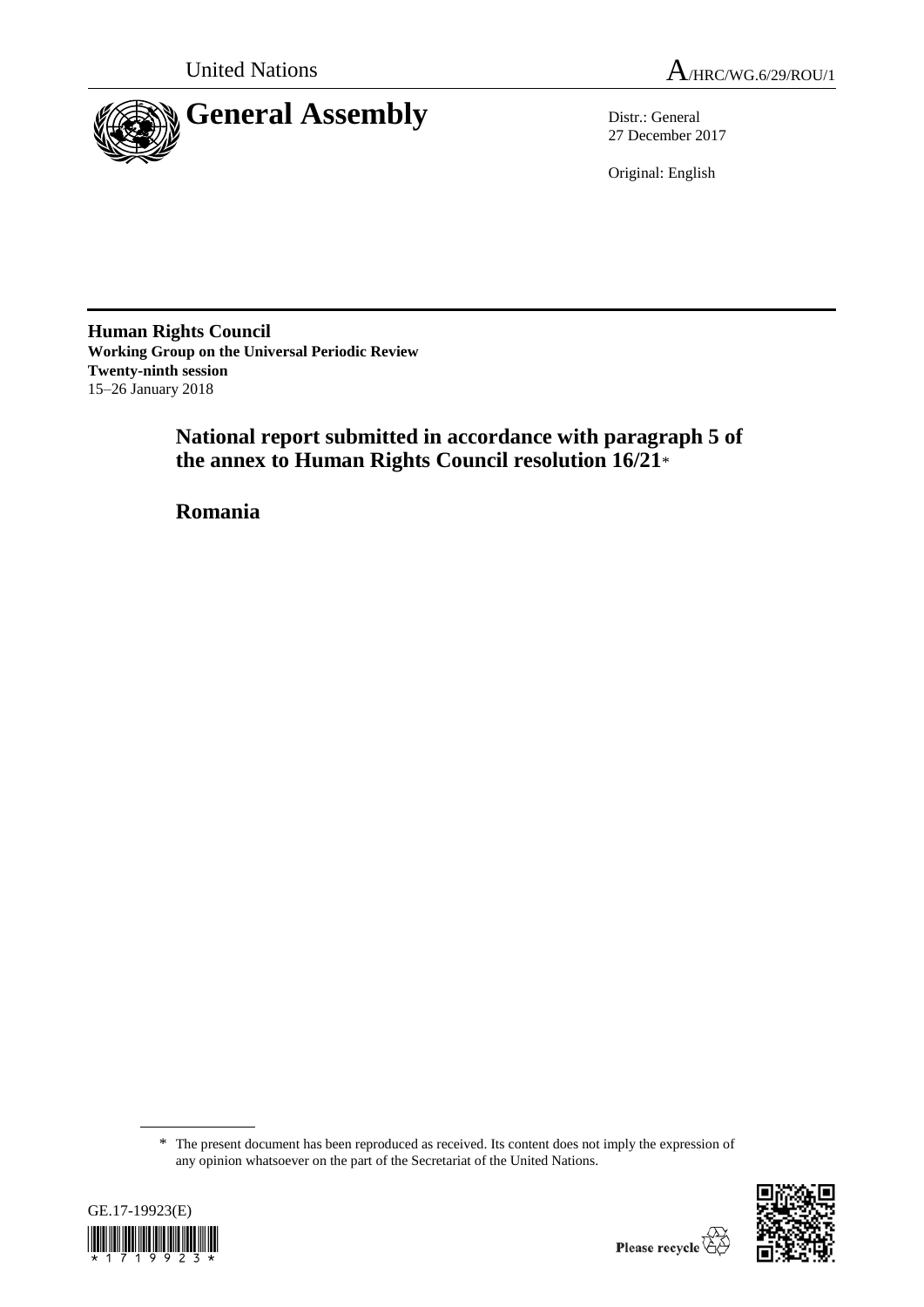# **I. Methodology and consultation process**

1. The present report has been prepared in line with the guidance provided in the Human Rights Council resolution 5/1 and the General Guidelines for the Preparation of Information under the Universal Periodic Review (UPR), contained in document A/HRC/DEC/17/119. It focuses on the developments of the human rights situation in Romania since the last review and on the progress in the implementation of the recommendations received during the second UPR in 2013.

2. The information selected and compiled by the experts of the Ministry of Foreign Affairs was supplied by the following Romanian institutions: Ministry of Justice, Ministry of Internal Affairs, Ministry of Health, Ministry of Labour and Social Justice, Ministry of National Education, Ministry of Regional Development, Public Administration and European Funds, National Institute for Magistracy, Superior Council of Magistracy, Prosecutor's Office attached to the High Court of Cassation and Justice Ombudsman, State Secretariat for Religious Affairs, Department for Interethnic Relations, National Council for Combating Discrimination, National Council for Audio-Visual, National Authority for Restitution of Properties and National Agency for Roma, National Parliament. The report was sent for consultation to the main Romanian NGOs acting in the field of human rights.

# **II. Developments concerning normative framework for the protection and promotion of human rights**

3. Several legislative changes with impact on human rights occurred since the second UPR cycle, many of them based on the UPR evaluation and recommendations:

## **A. As regards judiciary**

4. **Civil Procedure Code** has entered into force on February 15, 2013. **Criminal Code** and **Criminal Procedural Code** (together with a supporting legislative package consisting of 5 additional pieces of legislation) entered into force on February 1st 2014.

5. **Law no. 254/2013** on serving the imprisonment sentences and custodial measures ordered by the judicial bodies during the criminal proceedings, entered into force on the  $1<sup>st</sup>$ of February 2014.

6. Government Decision no. 1155/2014 –**The Strategy for the Development of the Judiciary for 2015-2020**. The aforementioned strategy draws heavily on Cooperation and Verification Mechanism (CVM) recommendations, as well as on studies developed with the World Bank. The strategy defines objectives for further reform in the period 2015–2020 to make the justice more efficient and accountable and to increase its quality.

7. **The Action Plan for the implementation of the Strategy for the Development of the Judiciary 2015-2020 was adopted by** Government Decision no. 282/2016. The strategy and its Action Plan should also form the basis for defining the priorities for EU funding in the area of justice.

8. **The National Anticorruption Strategy (NSA) 2016-2020 was adopted** by **Government Decision no. 583/2016**.The main purpose of the NSA 2016-2020 is to promote integrity, by strictly applying the legal and institutional framework for preventing and combating corruption in Romania. It also aims at increasing the quality and impact of implementing the provisions on institutional transparency in the public sector. It includes measures to strengthen the budgetary transparency platform developed by the Ministry of Public Finances. The strategy also foresees the adoption of the necessary legal framework to introduce a standard methodology to assess corruption risks and the implementation of the methodology, at central level, as a prerequisite for updating, biennially, the integrity plans. A portal was launched in June 2017.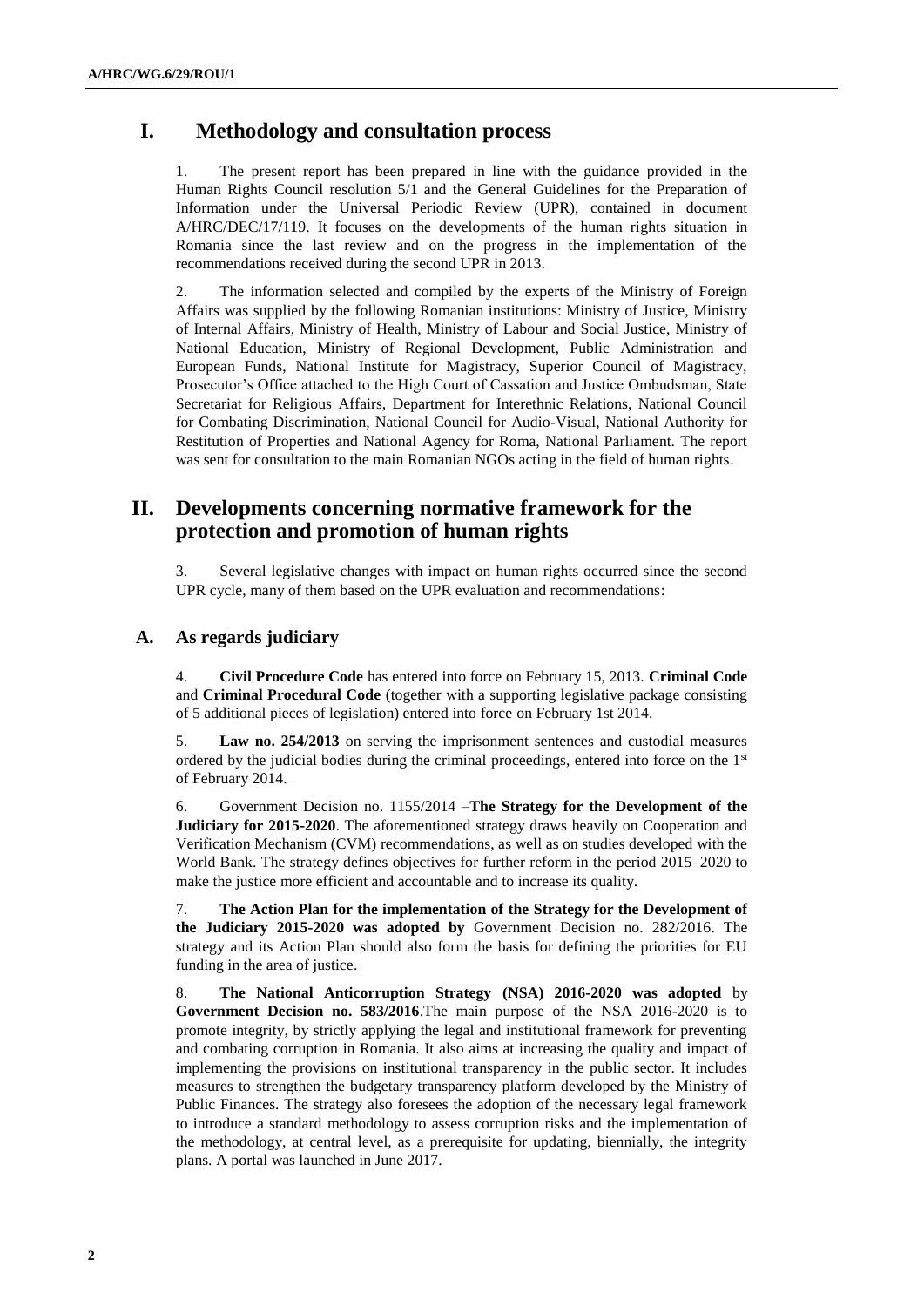9. Law no. 184/2016 –**PREVENT Law**– setting up a mechanism for prevention of conflict of interests in the procedure for awarding public procurement contracts. The provisions regarding the Mechanism entered into force on  $20<sup>th</sup>$  June  $2017<sup>1</sup>$ .

### **B. As regards protection of children**

10. **Law no. 257/2013** and Law no. 52/2016 amending and supplementing Law No. 272/2004 concerning protection and promotion of the rights of children.

11. **Emergency Ordinance 18/2017 on community health nursing, as an important milestone within the efforts to ensure access to healthcare and community services for disadvantaged people, with focus on Roma**.

12. **Law no. 57/2016** amending Law no. 273/2004 on the adoption procedure, which made the adoption procedure more flexible and reduced the term for the eligibility of the child within the permitted international adoption.

13. **Law 207/2016** on marketing of breast-milk substitutes, translating fully into the Romanian legislation the International Code and creating hopefully a good example for other countries in the European Union (EU) to protect health of mothers, infants and young children.

14. **Common Order of the Minister of Labour and Social Justice, the Minister of Health and the Minister of Education addressing rights of the children with disabilities** in line with the International Classification of Functioning, Disability and Health (children and youth version), including as well provisions for educational and vocational guidance of children with special educational needs, and for the rehabilitation of children with disabilities and/or special educational needs.

15. A package of Orders of the Minister of National Education regarding the prevention, monitoring and prohibition of school segregation in educational establishments.

## **C. As regards conditions of detention**

16. **Law no. 169/2017,** amending and supplementing Law no. 254/2013 on the execution of custodial sentences and of measures involving deprivation of liberty, ordered by the judicial bodies during criminal trials.

#### **D. As regards social rights**

17. **Law no. 272/2015** amending Law no. 217/2003on combating domestic violence.

18. **Government Emergency Ordinance no. 60/2016** amending and supplementing Law no. 76/2002 on the unemployment insurance system and stimulation of employment subsequently modified and completed. The legislative act revised the internal mobility bonuses provided to unemployed persons from vulnerable geographical areas that manage to find a job over 15 km and commute to work and to those that find a job over 50 km and change their domicile or residence close to the new working place. Also, it increased the financial support provided to employers that hire various vulnerable groups such as: young graduates, young NEETs (people between 15–24 years not in employment and neither in education or training), long term unemployed persons, unemployed persons over 45 years, unemployed single parents and people with disabilities or unemployed persons who, within five years from the date of employment, would meet the conditions for early or for age limit retirement.

19. **Government Emergency Ordinance no. 6/2017** to amend and supplement several normative acts, as well as to establish measures for investments financed from public funds, relocation bonus provided to registered unemployed who find a job in another locality situated at a distance over 50 km from the domicile or residence locality and consequently change their domicile or residence.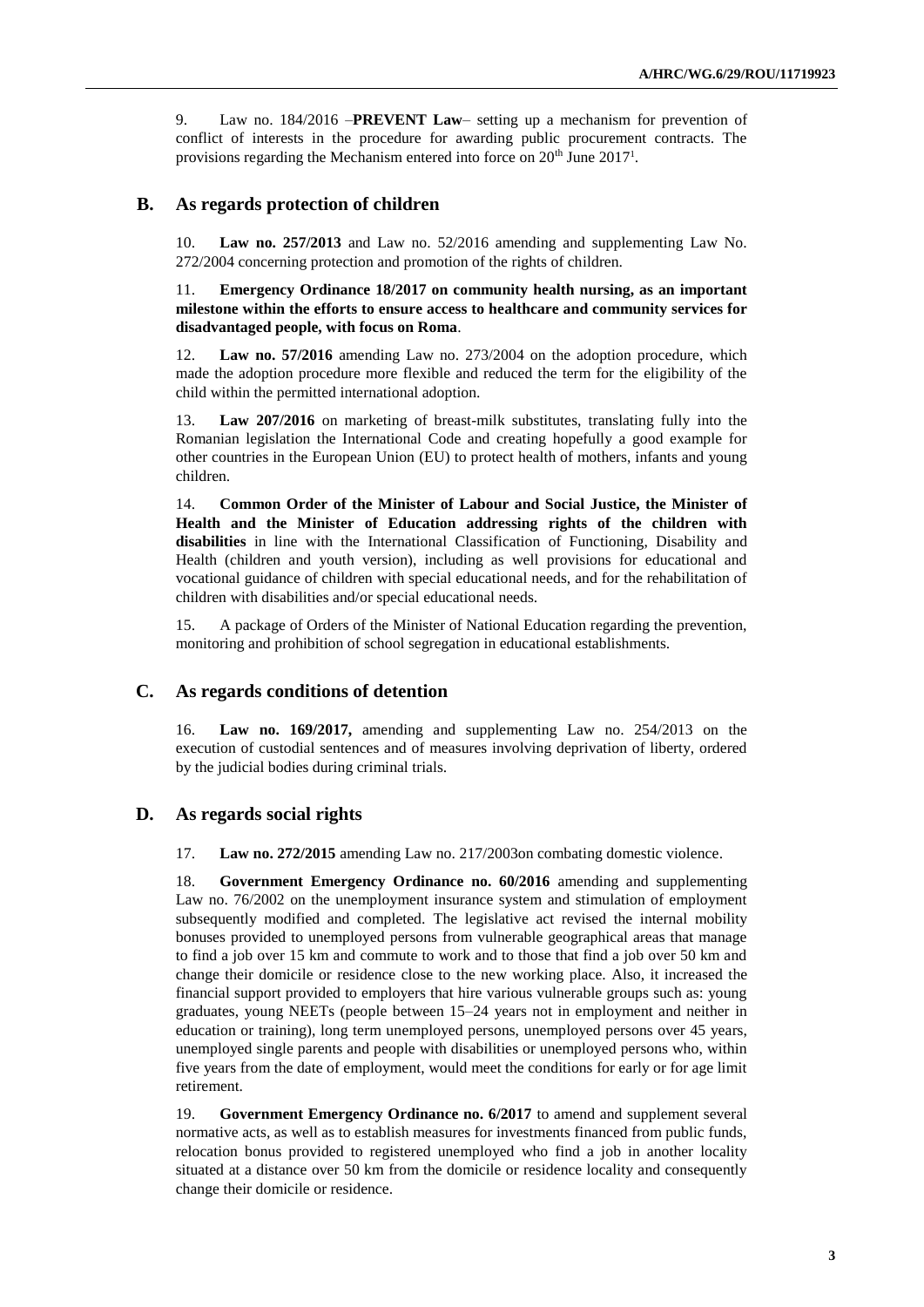20. **Law no. 164/2017** amending both the Law no. 279/2005 on workplace apprenticeship and the Law no.335/2013 on the conduct of internship for graduates of higher education. The legislative act increased the amount provided as subsidy to employers for each person hired with an apprenticeship or internship contract.

21. **Emergency Ordinance no. 51/2017** amending and completing some normative acts as: Law 197/2012 on quality assurance in the field of social services, Law 448/2006 regarding the protection and promotion of the rights of persons with disabilities.

## **E. As regards education**

22. **Law no. 248/2015** on stimulating participation in preschool education of children from disadvantaged families. Based on parent/legal representative demand of an enrolled child in kindergarten (aged 2 to 6/7 years old), the Local Authorities support his/her participation in preschool education through a monthly social ticket/voucher (approximately10 Euro), in case of at least 50% participation of the child at the educational program.

## **F. Identity**

23. **Emergency Order no. 33/2016** amending and supplementing certain legal acts concerning vital records and identity documents of Romanian citizens.

24. **Government Decision no. 801/2016** laying down procedures for the collection and deletion of data related to people with a declared identity and amending and supplementing certain legal acts concerning the consistent application of civil and population registration provisions.

## **G. Non-discrimination/gender equality**

25. **Law no. 229/2015** amending and supplementing Law no.202/2002 on equal chances and equal treatment between women and men.

26. **Law no. 193/2015** amending Law no. 448/2006 on the protection and promotion of the rights of persons with disabilities.

27. **Law no.8/2016** establishing mechanisms provided by the Convention on the Rights of Persons with Disabilities.

28. The institutional framework was completed with new institutions aiming at addressing aspects related to human rights needing special attention:

- 2014: The **Ombudsman's department for the Prevention of Torture and other Cruel, Inhuman or Degrading Punishment or Treatment in Places of Detention** was set up to fulfil specific duties related to the National Mechanism for the Prevention of Torture in Places of Detention in accordance with the Optional Protocol, adopted in New York on 18 December 2002, to the Convention against Torture and other Cruel, Inhuman or Degrading Treatment or Punishment, adopted in New York on 10 December 1984<sup>2</sup> .
- 2015: **National Agency for the Administration of Seized Assets** created by Law no.318/2015 and operational since December 2016 –constitutes a modern solution for the judicial authorities to increase their capabilities to identify the proceeds of crime and to effectively repair the damages caused by criminal activities.
- 2016: **National Commission for Desegregation and Educational Inclusion** set up under the Ministry of National Education responsibility and mandated to coordinate the implementation of the Action Plan for School Desegregation and for Increasing the Quality of Education in pre-university institutions/units.
- 2016: **National Monitoring Council** autonomous administrative authority, mandated to make recommendations regarding the observance of the rights of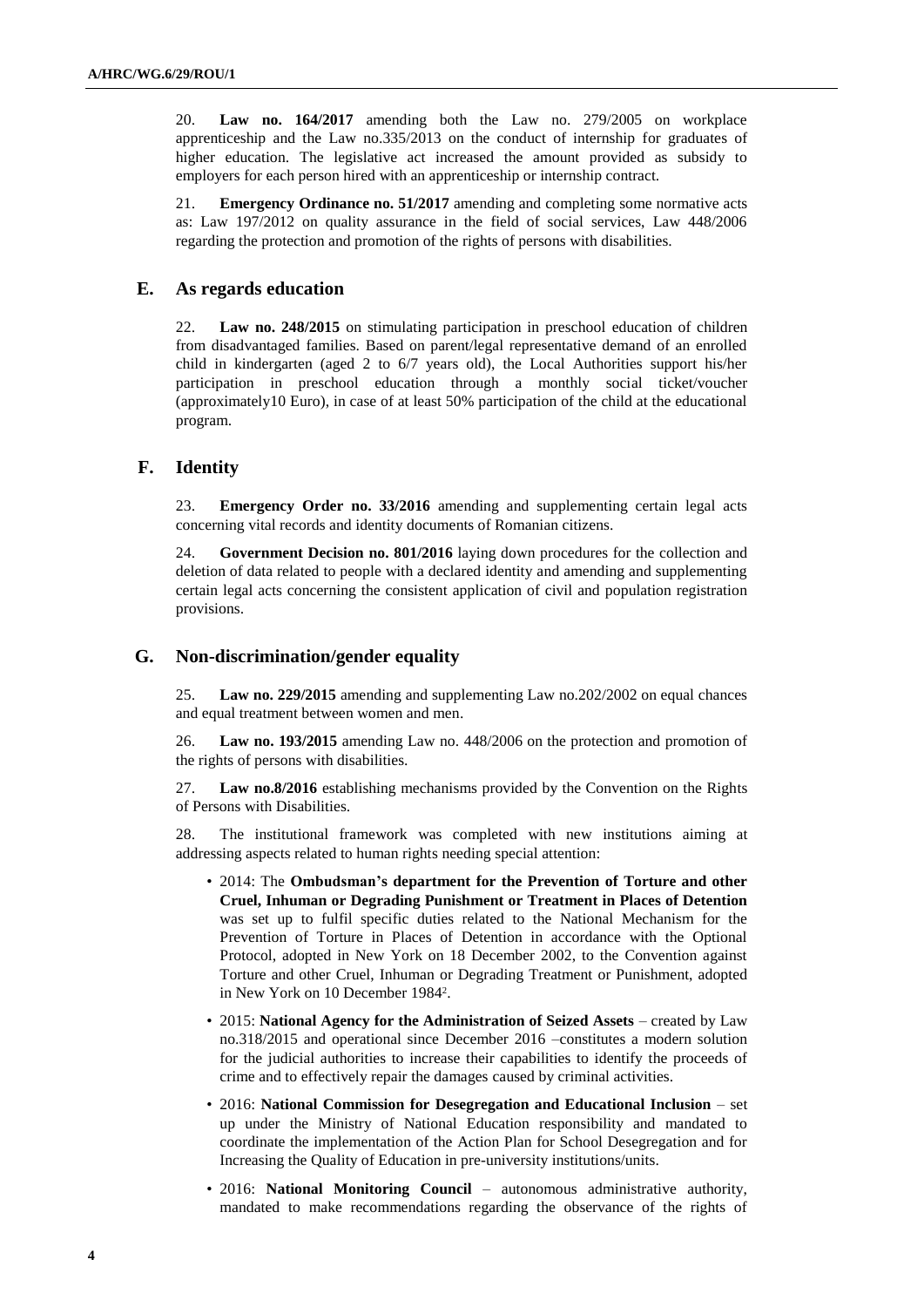persons with disabilities and to monitor their implementation by public or private entities<sup>3</sup>.

# **III. Implementation of the recommendations from the previous cycle**

29. During its second UPR cycle, Romania received 157 recommendations, out of which it accepted 130 in their entirety and partially two (the motivation for the 27 recommendations that were not accepted was, in general, related to the fact that they were already implemented).

## **Acceptance of international norms and cooperation with treaty bodies (109.1, 109.3, 109.11, 109.12, 109.14, 109.41)**

30. Romanian authorities expect to finalize the analysis of aspects related to the ratification of Kampala agreements on the crimes of aggression in 2018, taking into consideration the discussion within ICC-ASP (International Criminal Court – Assembly of States Parties), which will take place in New York, in December 2017.

31. Romania has signed the Optional Protocol to the Convention on the Rights of Persons with Disabilities in 2008 (CRPD). Romania is considering ratification of the Optional Protocol to the CRPD. Romania's efforts are currently focused on the commitments undertaken following the ratification of the CRPD, the National Strategy "A Barrier-free Society for People with Disabilities 2016-2020" being the implementation plan of the Convention.

32. The Convention and the optional Protocol for the Protection of All Persons from Enforced Disappearance – are in an initial inter-institutional consultative phase of the ratification process.

33. Romania's accession to the Optional Protocol to the Convention on the Rights of the Child on a communications procedure will be considered after the approval of the Law establishing an Ombudsman for children.

34. As regards the overdue reports, it is to be mentioned that Romania presented them as follows:

- on 23-24 April 2015, the Committee against Torture considered overdue reports of Romania for 1996-2007, respectively for 2008-2012;
- on 20 and 21 November 2014, Romania presented the report on the International Covenant for Economic, Social and Cultural Rights;
- on 6 July 2017 Romania submitted reports no.7 and 8 to the Committee on the Elimination of Discrimination against Women;
- on 25 and 26 October 2017, Romania presented the report on the International Covenant on Civil and Political Rights.

## **Legal, institutional and policies related aspects (109.13, 109.40, 109.26, 109.18, 109.19, 109.20, 109.22, 109.28, 109.25, 109.23, 109.24, 109.154, 109.152, 109.153)**

35. Romanian authorities are in a process of analysing how to strengthen the implementation of the Rome Statute. Having this in mind, the Ministry of Foreign Affairs of Romania (MFA) and the Ministry of Justice (MoJ) have co-initiated a draft Law for the ratification of Resolution ICC-ASP/14/Res.2 adopted at the 11th plenary meeting, on 26 November 2015. Furthermore, a dedicated draft law for the cooperation with ICC is currently in its final stage of drafting at the level of MoJ. Further consultations will take place with all relevant actors and by December 2017, the draft law will be presented in the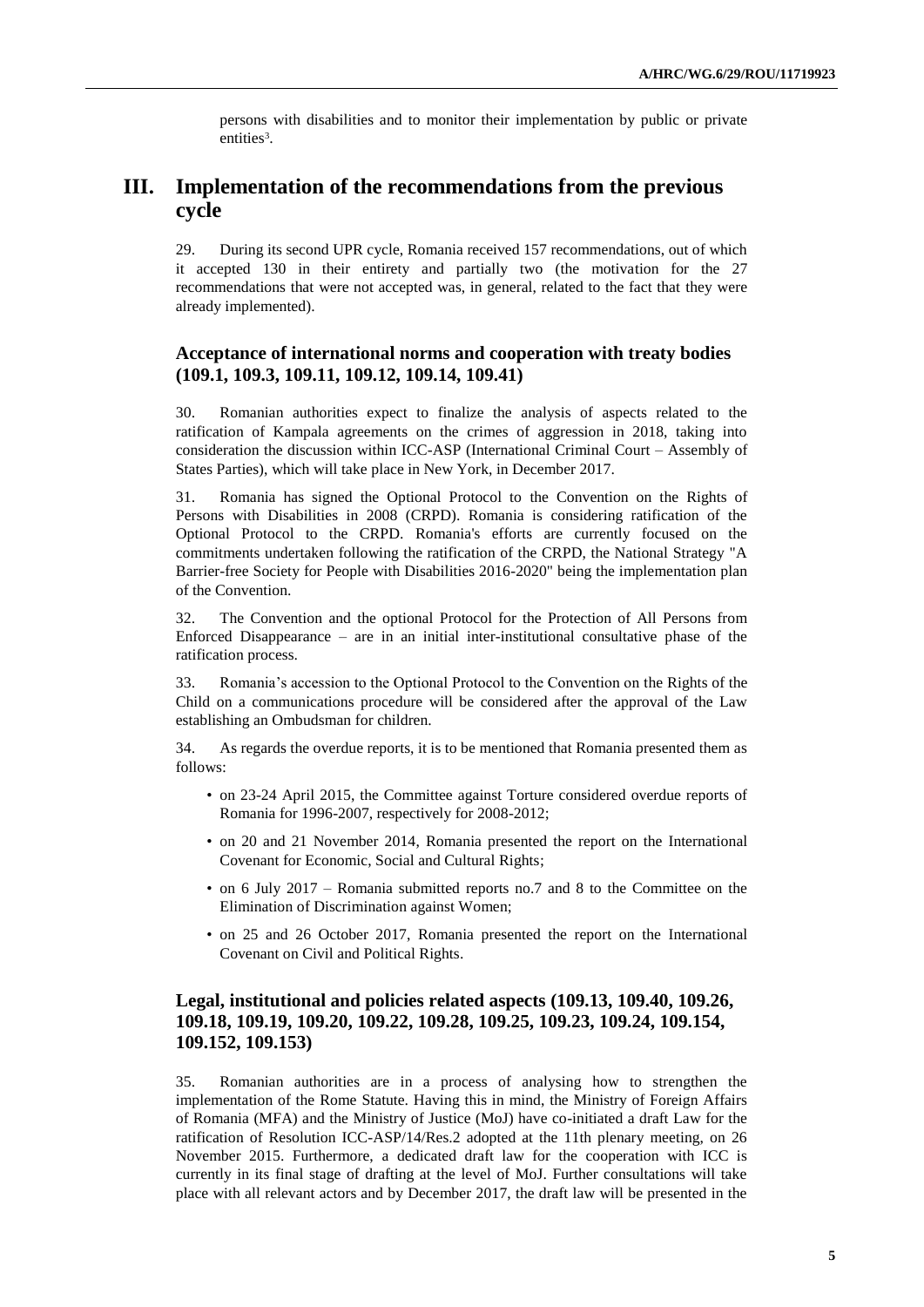Romanian Government, accordingly to the Yearly Legislative Plan of the Romanian Government. It is expected the Law to reach Parliament early next year.

36. The main legislative changes were presented in Chapter II of the present Report and their achievements in improving the overall conditions of vulnerable groups constitute the response to recommendations accepted and implemented during the period subsequent to UPR 2013 (see paragraphs below).

37. The institutional framework was further developed, as presented in Chapter II. As regards the fulfilment of the Paris Principles, all of the three institutions intend to initiate (in the case of the Romanian Institute for Human Rights to reiterate) the accession procedure. Thus, the National Council for Combating Discrimination, which is also a member of the European Network Equality Bodies, fulfils the criteria established by Paris Principles: it is an autonomous public institution, with legal personality, under parliamentary control (its annual report is debated and approved by the Parliament); it is empowered to guarantee and supervise the implementation of the principle of equality and non-discrimination among citizens, being qualified to investigate and establish sanctions in cases of discrimination (through its Inspection Team); it elaborates and applies public policies in the field of non-discrimination; the members of its Steering Board are appointed, in plenary session, by the Parliament. The Romanian Institute for Human Rights continued, after 2011, to take a series of measures, in line with the recommendations received from the Subcommittee for Accreditation.

38. The law modifying Law no. 35/1997 concerning the organisation and functioning of the Ombudsman was approved by the Parliament, but is currently under re-examination procedure, requested by the President of Romania. The prerogatives of this institution will be enlarged as to respond to Paris Principles. The institution of Ombudsman will make the necessary accreditation demarches. The Ombudsman may intervene in the legal procedures before courts<sup>4</sup> and can receive complaints filed by persons who have been aggrieved by public administration authorities through violations of their civic rights and freedom, but issues only recommendations.

39. Unlike the Ombudsman, the National Council for Combating Discrimination has jurisdictional administrative attributions, it follows the principles of a judicial institution and its goal is to issue an administrative judicial act liable to the control of courts in the administrative litigation procedure. The competencies of the two institutions are not overlapping.

40. Both institutions receive financial and legislative support from Parliament in order to develop their institutional capabilities.

41. A draft law providing for an Ombudsman for Children was referred to the Parliament for approval. The Ombudsman for Children will act as deputy of the Ombudsman and will defend rights of children, especially: right to life and protection of health; right to education; right to an appropriate family life and to State protection, in absence of a family. Children with disabilities will receive special attention.

42. The effective implementation of the National Anticorruption Strategy (NSA) 2012- 2015 gave positive results, such as amending the legal framework for the conflict of interests, the legislation for financing political parties, increasing the independence of justice through consolidation of the status of the Judicial Inspection. The efforts to combat corruption were constant, and Romania strongly believes that the current National Anticorruption Strategy 2016-2020, which contains the main recommendations from the CVM mechanism, will lead to a more effective process of combating corruption. 5

43. Regarding the independence of the judiciary, the previous Strategy for the development of the judiciary (2012–2015) provided a specific objective related to this subject, namely "*Strengthen the integrity and transparency of the judiciary by promoting anti-corruption measures and professional ethical standards*" which aimed to create the framework for consolidating and increasing independence of the judges and prosecutors. The present strategy (2016–2020) is bringing also specific measures regarding the independence of justice, such as *Approaching the integrity risks of judges and prosecutors, in particular by (i) assuming by the Superior Council of Magistracy and the Judicial*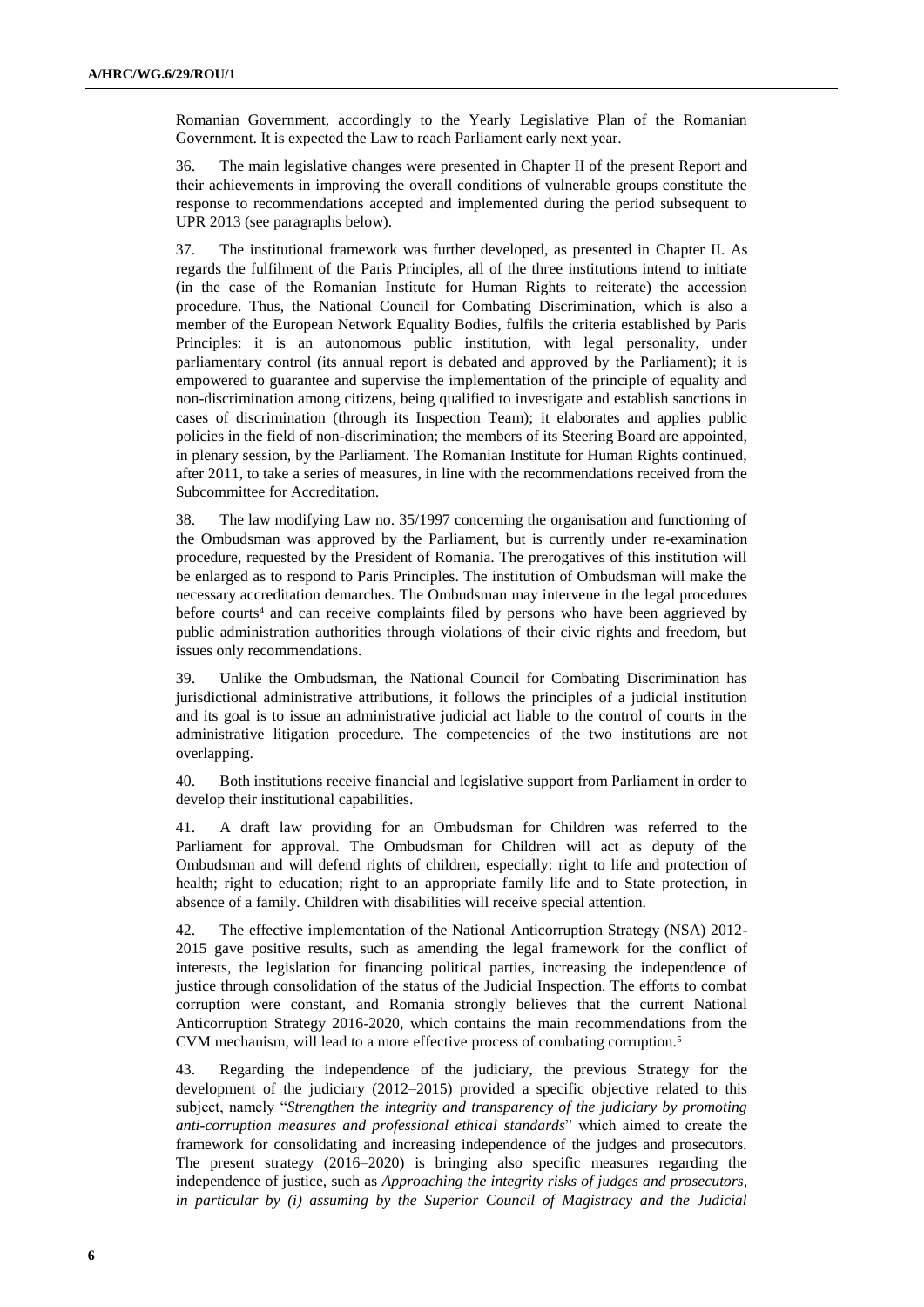*Inspection a more active role in analyzing, informing and guiding and (ii) strengthening the role and efficiency of senior management at the head of the courts and prosecutor's offices, without affecting the independence of judges and prosecutors.* The independence of justice remained a priority in the present National Anticorruption Strategy 2016-2020. The main purpose of the NSA 2016-2020 is to promote integrity, by strictly applying the legal and institutional framework for preventing and combating corruption in Romania. It also aims at increasing the quality and impact of implementing the provisions on institutional transparency in the public sector. It includes measures to strengthen the budgetary transparency platform developed by the Ministry of Public Finances and its use in the administrative control actions and proposes to increase the transparency of budgetary allocations, including to the local government, through the Government Reserve Fund and the National Program for Local Development. Envisaged measures will increase the predictability of the budgetary allocations while limiting political clientele. The strategy also foresees the adoption of the necessary legal framework to introduce a standard methodology to assess corruption risks and the implementation of the methodology, at central level, as a prerequisite for updating, biennially, the integrity plans. A portal was launched in June 2017.

44. The measures contained in NSA for the period 2012–2015 regarding the activity of the National Anti-Corruption Directorate have been successfully implemented. The analysis of the main statistical indicators of the criminal investigation activities carried out by the National Anticorruption Directorate during the period 2012–2016 reveals that the efficiency parameters have improved from year to year (see Note No. 5), thus demonstrating the efficiency in combating corruption.

45. The study of ethics and judicial organization is mandatory both for first year and second year judicial trainees. It is included as such in the initial training curricula, the main topics being: The independence and impartiality of the judiciary; Exclusions, incompatibilities and conflicts of interest; Duties of judges/prosecutors and the rule of law; Duties of judges/prosecutors and the rule of law – jurisprudence in disciplinary matters; The honor and dignity of the profession; Disciplinary proceedings. In the continuous training component, the annual programs of in-service training for judges and prosecutors include, on a permanent basis since the establishment of the continuous training component of National Institute of Magistracy (NIM) in 2001, the organization of training sessions related to the fight against corruption. The training sessions provide information on the legislation adopted in these matters and also present good practices in the field. In the framework of various projects and partnerships as well as out of budgetary funds, NIM organized, together with its partners, a number of 136 sessions designed for the centralized continuous training of judges, prosecutors and trainers in the field of fight against the corruption. At the decentralized level, NIM organized, together with the courts and prosecution offices, over 180 seminars for judges and prosecutors at the local level.

## **Human rights education and professional training (109.123, 109.122, 109.124, 109.39, 109.66, 109.43)**

46. From the curricular perspective, Human Rights Education, as well as Education for Democratic Citizenship, have been developed extensively, both topics being approached in multiple ways: as distinct compulsory subjects, as thematic clusters included in various Social Studies courses and as optional school subjects from a trans-disciplinary approach<sup>6</sup>.

47. At primary education level, the syllabus for Civic education for the 3rd and 4th grades have been restructured (approved by Minister's Order (M.O) no. 5003/2014), while the newly approved school plan for lower secondary level offers particularized social science subjects for each grade, as follows: Critical Thinking and the Child' Rights for the 5th grade, Intercultural Education for the 6th grade, Education for Democratic Citizenship for the 7th grade, Economic and Financial Education for the 8th grade. Regarding the related optional subjects provided at national level, it is worth mentioning the following courses: Education for Society (for preparatory and 1st grades), Philosophy for Children (for primary school), Intercultural Education and Humanitarian International Law, respectively (both for high school).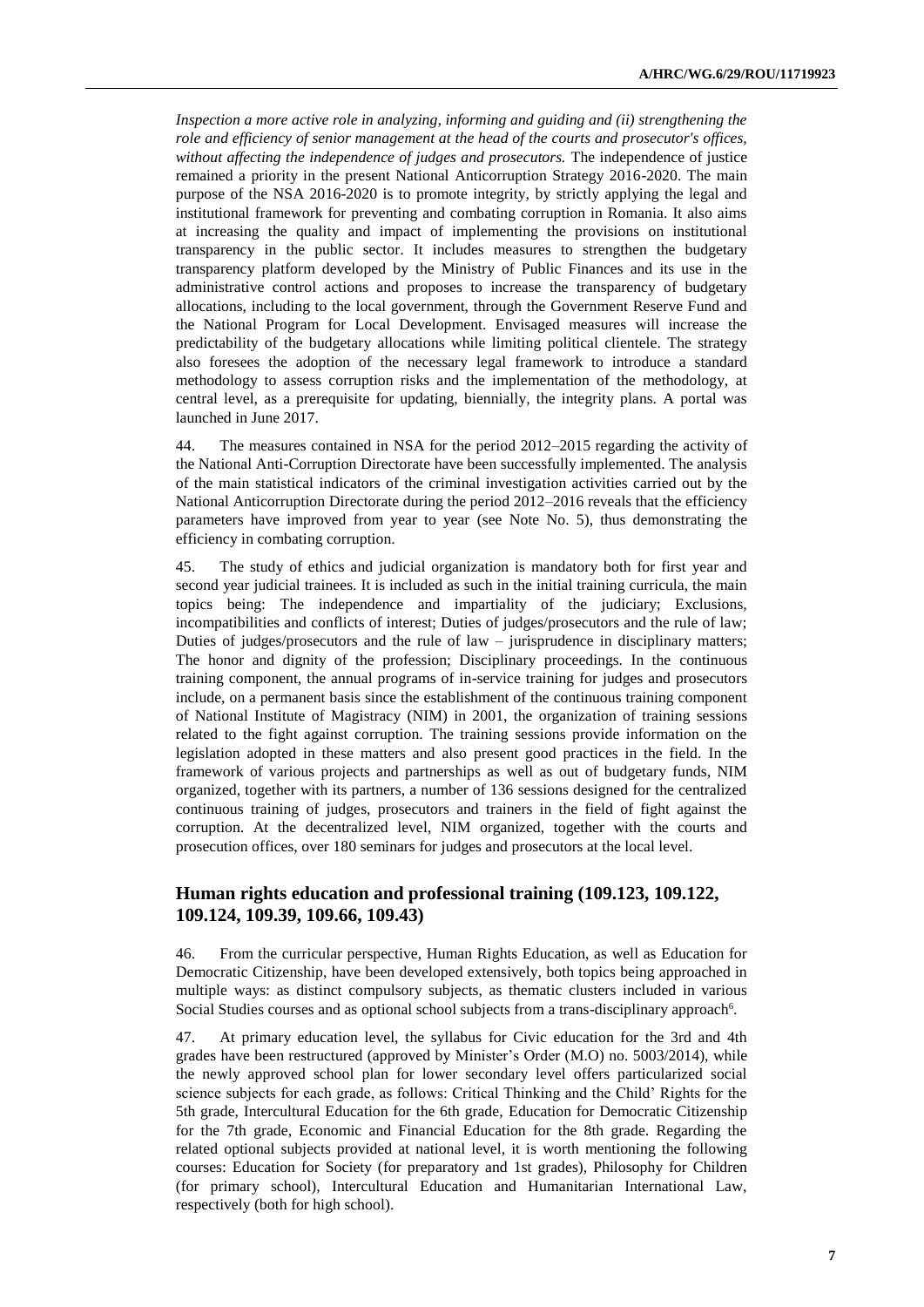48. Besides the formal approach to the Human Rights Education, a wide range of local, county, and national extracurricular contests, competitions, and programs have been established in order to enable and encourage the practice and promotion of social competences. A series of competitions for primary and lower secondary school are to be noted, such as: the Civic Education Olympiad (for 3rd and 4rd graders), the Civic Culture Olympiad (for 7th and 8th graders), the National Competition "Democracy and Tolerance" (for primary and secondary school pupils), National debate contest "Young people debate" (for high school pupils), the National Reasoning, Debate and Critical Thinking Olympiad "Young people debate" (for high school pupils) and the "Reading as a Life Skill" Olympiad – OLAV (for 5th to 12th graders).

49. Regarding the training of teachers in the field of human rights education and child's rights education, Teacher Training Houses provide a wide offer of in-service trainings and within various extracurricular programs. Starting with 2013, Teacher Training Houses, in partnership with the Romanian Institute for Human Rights, offered a four year formation course for all pre-university teachers on human rights and, in particular, children's rights.

50. In 2016, Romania contributed to the Council of Europe (CoE)'s initiative regarding the elaboration of a Framework of Competences for Democratic Culture. In addition, through the Ministry of National Education's support, the Framework was piloted in Romanian schools.

51. The entire Romanian language curriculum promotes the empathetic cultural and intercultural behavior. The new syllabus specific to the lower secondary school (approved by Minister's Order no. 3393/2017), put forth updated perspectives on: personal, national, cultural and linguistic identities, cultural differences, European cultural and linguistic contacts, all of which are included in a compulsory component called "Intercultural Elements" – part of the Romanian language syllabus.

52. The curriculum of Romanian language for minorities extensively develops the component of personal development within the social – cultural framework. In this respect, the syllabus focuses on students' acknowledgement of the multicultural and inter-cultural environment, promotion of ethnic, national and universal values and on students' involvement in projects specific to international days (e.g. International day of tolerance).

53. In what concerns students' factual behavior, all schools have the possibility to promote and initiate extracurricular projects and activities meant for children and teenagers to practice non-discrimination competences, values and principles. Most of these activities are developed in partnership with the School Committee for intercultural promotion and violence, corruption and discrimination prevention and obliteration in the school environment (committee established at the school level according to the Regulations of School Organization and Functioning - approved by Minister's Order no. 5079/2016).

54. As regards professional training, the international protection of human rights is included in the curriculum for the judicial trainees, in order to raise awareness on the role of judges and prosecutors in ensuring effective protection by applying the European Convention of Human Rights, including the principle of non-discrimination. The initial training includes aspects related to the prohibition of all forms of discrimination. This activity is carried out with the help of the National Council for Combating Discrimination, members of which are also National Institute of Magistracy (NIM) trainers. Nevertheless, the aspects related to the protection of the fundamental rights, non-discrimination principle, equality between women and men and also, the judicial protection of human rights within the European Union, are being equally discussed in the framework of the "EU Law" seminars. For the continuous training, there are numerous events organized by the NIM with a view to raise awareness in particular on the subject of these recommendations.<sup>7</sup>

55. The curriculum for the initial training for security personnel was adapted so as to contain topics related to the protection of victims, European cooperation in the protection of human rights, the protection of refugees and asylum seekers and stateless persons and offences affecting some relationships on social cohabitation (incitement to hatred or discrimination). With regard to continuous training, starting with 2012, annual training sessions entitled "Preventing and Combating All Forms of Discrimination" were held by the National Police Academy. In 2013, Alexandru Ioan Cuza Police Academy completed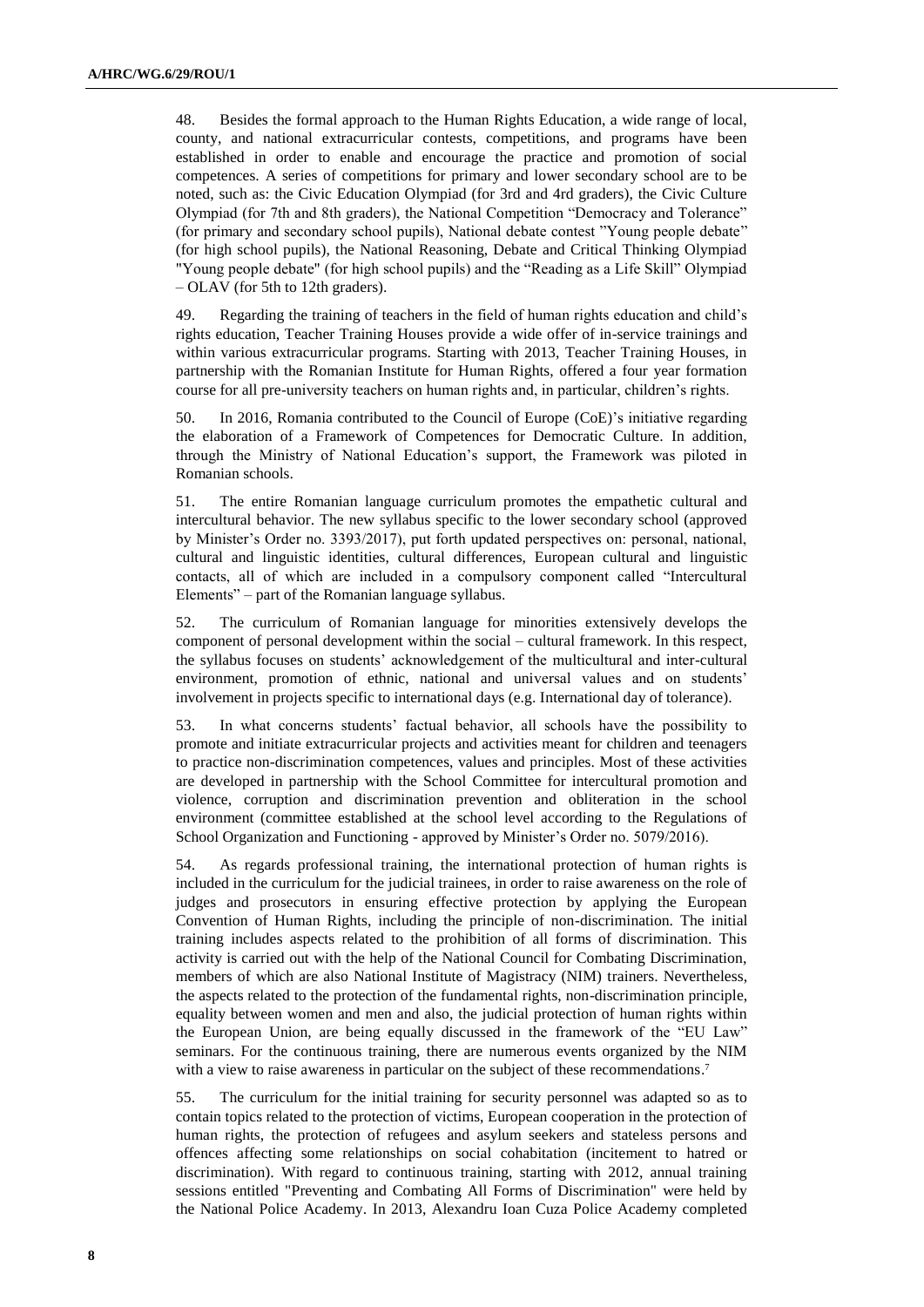the implementation of the project entitled "The Center for the Promotion of Human Rights in Public Order and Safety Institutions – C.P.D.O.", co-funded by the European Social Fund and the Center for the Formation and Promotion of Human Rights. This project has set up a community of human rights trainers and specialists, composed of 50 permanent trainers, as well as a network of resource-officers to promote center's actions to law enforcement structures. The Center provides the Postgraduate Training Program "Human Rights in Public Order and Public Safety Institutions", a modular three-month course for 50–75 participants annually. The Institute for Research and Prevention of Crime (ICPC) has developed topics such as: Human Rights and Police, Rights of National Minorities, Hate Crime-General Notions, Prevention of All Forms of discrimination, good practices in building trust and understanding between the police and the Roma minority.

## **Equality and non-discrimination (109.17, 109.42, 109.44, 109.48, 109.45, 109.56, 109.70, 109.71, 109.72, 109.69, 109.61, 109.62, 109.64, 109.59, 109.67, 109.46, 109.47, 109.49,109.60, 109.63, 109.68, 109.108)**

#### **A. General approach**

56. Romania has constantly supported a public policy aiming at preventing and sanctioning any form of discrimination. Following a 2015 evaluation, requested by the National Council for Combating Discrimination to experts of the Council of Europe and taking into consideration recommendations made by Professor Philip Alston, United Nations Human Rights Council Special Rapporteur on extreme poverty and human rights (November 2015), Romania started a broad process of consultation<sup>8</sup>, aiming at approving a national strategy for combating discrimination. The Government Decision containing the Strategy "Equality, Inclusion, Diversity" for the period 2016-2020 is currently under the inter-ministerial procedure for approval (subsequently, an Operational Plan on the Implementation of the National Strategy "Equality, Inclusion, Diversity" 2016-2020 will be approved). This strategy builds on the previous 2007-2013 Strategy and has as main objectives ensuring the legislative and institutional coherence, taking into consideration the fact that the necessary legislation is in place, but there is a necessity for a coherent implication of the relevant authorities in its implementation.

57. The Strategy contains seven directions of action, with afferent objectives: institutional development (aiming at consolidating the institutional capacity of the National Council for Combating Discrimination and at ensuring the coherence of activities of various institutions); education (targeting not only the curricula, but even the accreditation procedure; providing for the continuous training of teachers in the field of antidiscrimination and elimination of school segregation); labour (gender equality, inclusion of vulnerable categories, monitoring system); housing (improving the legal framework and promoting State financed projects aiming at ensuring equality and non-discrimination as regards housing); health (measures regarding legislative framework on access to medical services, infrastructure and awareness campaigns for medical staff); public administration (promotion and monitoring of the principle of equality and non-discrimination at the level of public administration); right to dignity (actions targeting the continuous training of judiciary and police staff and, in general, the public opinion, on the right balance between the freedom of expression and right to dignity – appropriate and prompt sanctioning of hate crimes). Concrete results achieved in these fields and responding to the recommendations are presented below.

58. In the activity of solving the complaints addressed to the National Council for Combating Discrimination (NCCD), the Steering Board, through its decisions, applies contravention sanctions by warnings or fines, and provides recommendations to prevent future acts of discrimination or the re-establishment of the situation prior to the discrimination. Statistics on petitions, fines and recommendations issued by NCCD, demonstrating the efforts to combat discrimination on any ground can be found in the annual activity reports on the institution's website<sup>9</sup>.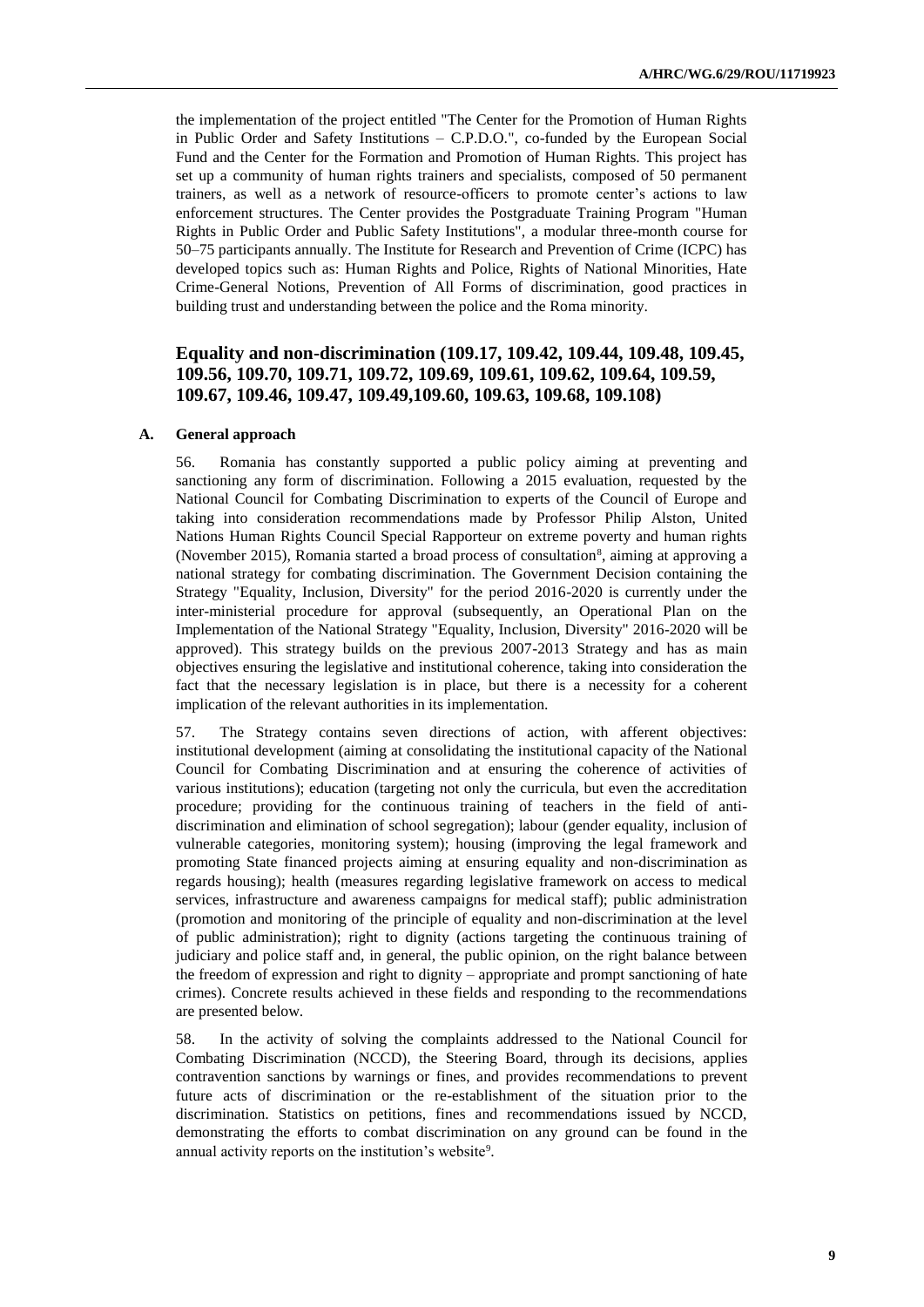## **B. Measures concerning Roma community (109.50, 109.54, 109.57, 109.55, 109.52, 109.53, 109.51, 109.132-109.137, 109.139-109.143, 109.145)**

59. The Romanian Government Strategy for the inclusion of Romanian citizens belonging to Roma minority 2015-2020 represents a review of the 2012-2014 Strategy and a continuation of the Strategy for Improving the Condition of Romanian citizens of Roma minority 2001-2010. The new Strategy takes into account the EU recommendations on Roma inclusion stipulated in the 2011 EU Framework for National Roma Integration Strategies up to 2020 and the 2013 Council recommendation on effective Roma integration measures in the Members States, and will support the efforts to reach the national social targets of Europe 2020 Strategy enclosed in the National Reform Program.

60. The main intervention areas are education, employment, health and housing complemented by social services and infrastructure, culture and combating discrimination. The Strategy is accompanied by action plans for each major field of intervention. The evaluation of the implementation stage of each Action Plan in accordance with the established indicators will be performed twice a year and, where needed, specific measures will be put in place. A yearly report on the implementation of the Strategy is subsequently presented to the European Commission via the National Contact Point for Roma. Depending on the evaluation results, the Inter-ministerial Committee will make recommendations for sectorial activity improvements, amendments, and additions to the Strategy. The implementation of the Strategy will also benefit from the European Structural and Investment Funds. Sectorial measures responding to the recommendations are the following.

61. The main sectorial objectives as regards **education** target decreasing the gaps in terms of educational stock, school attainment rate, socio-economic condition between Roma and non-Roma children, promoting inclusive education and reducing discrimination cases in schools<sup>10</sup>. Romania successfully implements the school mediation program, dedicated to facilitating vulnerable/Roma children to education. For consolidating the social package in education targeting the pupils and students from groups facing particular risks, the Ministry of National Education continues to run annual social programs to support pupils and students from disadvantaged areas: school supplies, grants/money for highschool participation, facilities for the procurement of personal computers, reimbursement of transportation costs for pupils. A series of strategic measures that proved beneficial have been continued, for example: identification of specialized Roma teachers and the creation of a network of both qualified and non-qualified Roma teachers, encouragement toward the introduction of Roma language and history classes in kindergartens, schools, high schools and universities<sup>11</sup>, support for Roma youth to pursue university studies. In addition, within the current curricular reform, new school syllabus for Romani language and literature (for 5th-8th grade) and for Roma history and traditions (for 6th-7th grade), respectively (approved by Minister's Order 3393/28.02.2017) have been elaborated. In order to ensure the prohibition of school segregation and ensure the implementation of the principles of inclusive school, the Ministry of National Education has continued to apply concrete measures<sup>12</sup> and has recently approved several ministerial orders setting up a series of obligations for schools regarding desegregation and quality improvement in education, as well as an efficient monitoring mechanism<sup>13</sup> in this regard.

62. As regards **labour market**, the main sectorial objectives aim at improving Roma minority participation through actions such as: information campaigns regarding the labour market situation to enhance the link between employers and unemployed Roma; fostering job mobility and entrepreneurship among Roma; skills development and certification; supporting social economy enterprises; providing incentives to employers that hire jobseekers from vulnerable groups. The National Agency for Employment (NAE) continued to promote employment among the Roma population through an integrated approach, aiming at an active social inclusion. Measures for employment stimulation envisaged both the job mediation in order to facilitate the direct access to a job and active employment measures, including labour market information, career counselling, assessment and certification of professional skills acquired in other ways than formal ones and vocational training, all of them provided with a view to combating the risk of poverty and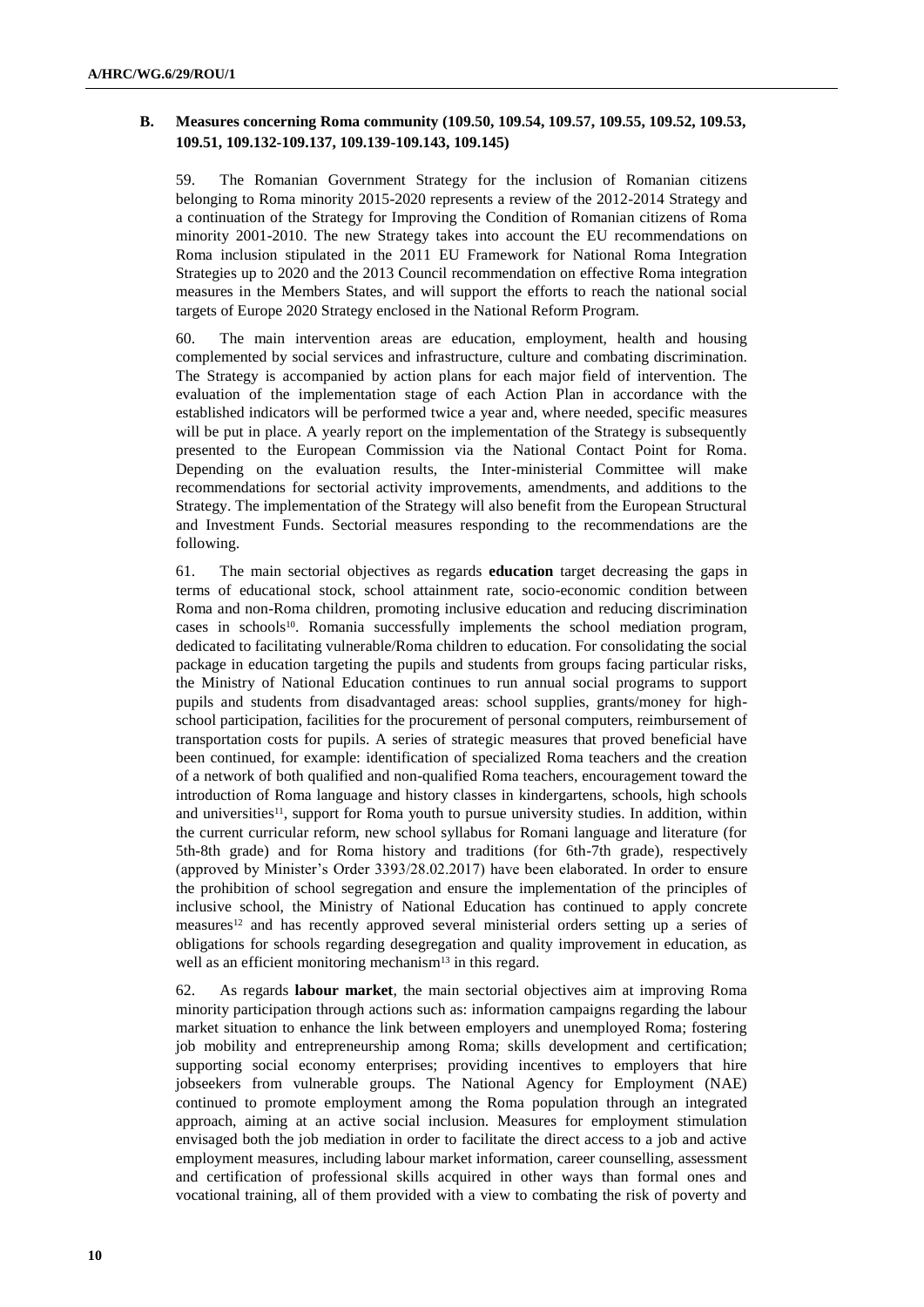social exclusion of Roma. NAE has organized Job Fairs for Roma every year and implemented a special program called "Program 145" designed for 145 localities having a large number of Roma. The program provides personalized actions for supporting employment of Roma, especially by job mediation, career counselling and vocational training. Starting with 2016, the number of the localities was increased to 150 and the program became "Program 150". Following the implementation of the above mentioned measures during the period 2012-2016, a total number of 12,649 persons belonging to Roma community have been employed. During the same period, 4,519 Roma persons attended vocational training courses organized by the National Agency for Employment.

63. Regarding **health**, Roma Inclusion Strategy mainly aims at: the improvement of the access to basic, preventive and therapeutic medical services; the prevention of sickness situations relevant to the morbidity and mortality levels within the Roma population and the diminution of risks thereof; the improvement of the local authorities capabilities in order to identify the needs and implement health-related interventions; the prevention of discrimination of Roma in the health system. A very much appreciated measure is the health mediators program, mentioned in the annual reports of the European Commission concerning Roma inclusion in the EU as an example of good practice for facilitating access to healthcare. It was also encouraged the emergence of a new professional category, namely the Roma community nurse, in order to increase Roma minority accessibility to healthcare. Vaccination is also targeted. A project run by the Ministry of Health and an NGO had as aim developing models of multidisciplinary teamwork (health mediator, community nurse, social worker) in order to increase awareness of the need of vaccination and the percentage of vaccinated children from Roma communities.

64. As to insufficient healthcare access in rural areas for Roma children, the NPHI (National Public Health Institute) is running a 2014-2017 project, 'Strengthening the National Network of Roma Health Mediators to Improve the Health of the Roma Population', financed with a Norway Grant. Project interventions have been carried out in 45 settlements from six counties with Roma communities. The project hires Roma health mediators and community health nurses. These community teams have worked to improve healthcare access of vulnerable groups, encouraging, for example, higher immunization rates and health promotion activities.

65. The measures laid down in the National Health Strategy 2014-2020 include creating institutional and legal frameworks that enable the development of community health nursing, setting up model community centers, expanding the service network, building the institutional and technical capacities of community service providers or increasing the number of Roma health mediators from 391 in 2014 to 600 in 2020 and of community health nurses from 982 in 2014 to 3,000 in 2020.

66. Concerning **housing**, the Ministry for Regional Development, Public Administration and European Funds (MRDPAEF) continued the pilot program "Social housing for Roma communities"14. One of the main objectives of the project of the National Strategy on Housing, expected to be approved by the Government before the end of 2017, is to provide support to adequate housing for vulnerable categories. Under the Government Decision no. 294/2015, the National Agency for Cadaster and Land Registration implements a cadastral program for the period 2015–2023. It is envisaged the completion of the systemic registration of properties in the land registry in 2337 administrative urban and rural units. Particular emphasis is given to vulnerable groups, especially the Roma ethnics.

67. The Roma community is taking an active part in the political and social life of Romania. They were elected in the Romanian Parliament, in the European Parliament and at local level. Institutionally, the National Agency for Roma (the president – secretary of State level- is traditionally a Roma ethnic), the National Cultural Centre for Roma (managed by a Roma ethnic) and the National Council for Combating Discrimination/CNCD (one Roma ethnic is a member of the Board – secretary of State level) are very important institutional instruments that contribute to the social inclusion and judicial protection of Roma population.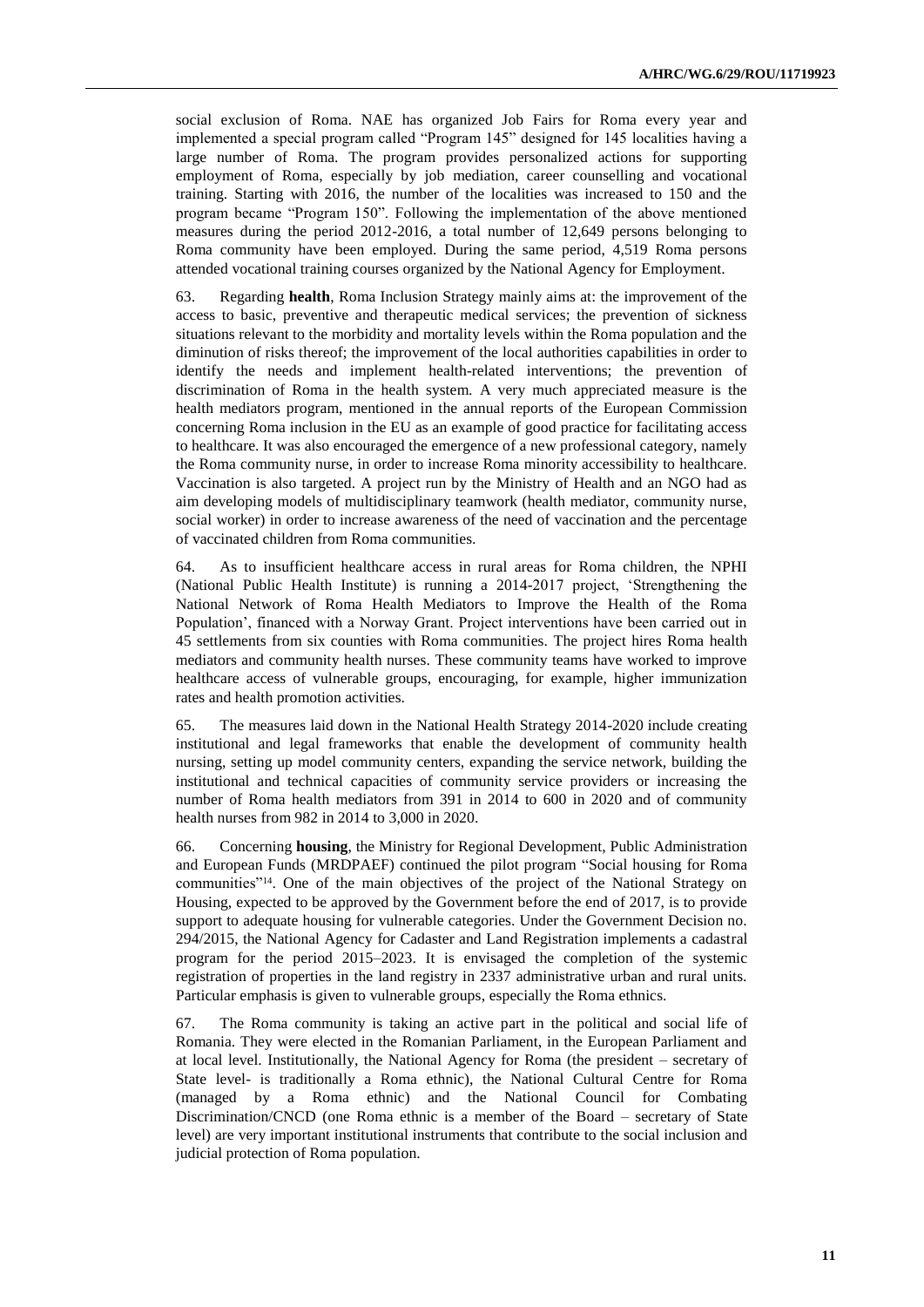#### **C. Measures concerning other vulnerable groups (children, LGBT), hate crimes**

68. Romania's legal framework ensures the respect of human rights for all persons, without discrimination of any form, as provided by the Romanian Constitution that also mentions the respect and protection of private life. The antidiscrimination law in Romania (Ordinance no. 137/ 31 August 2000, Art. 2.1) is among the most extensive and inclusive, defining discrimination in a very large sense, including discrimination based on sex and sexual orientation. Since 2000 the law includes provisions on combating incitement to hatred and fighting all discrimination forms. Civil society organizations promoting the respect of the rights of LGBTI persons are active in Romania for watchdog, support and rights promotion activities for the LGBTI community in Romania/Bucharest especially. Yearly, Bucharest hosts the annual festival dedicated to support the rights of the LGBTI persons – Pride Week, including a March for Diversity – Pride parade.

69. In Romania, the persons having HIV or AIDS are legally perceived as persons with disabilities. Thus, they benefit from all protective measures specifically aimed at this mentioned group. HIV-positive pregnant women are monitored in nine Regional HIV Infection Surveillance Centers where, after HIV infection has been confirmed, any person, regardless of age, gender, nationality, sexual orientation, is recorded, clinically and biologically monitored and provided specific antiretroviral therapy immediately after diagnosis. The management of HIV-positive child and adolescent patients complies with the 2013-2014 Guidelines for ARV Therapy, containing a separate chapter for this age group. Between May 2014 and August 2016, 'Prof. Dr. Matei Balș' National Institute of Infectious Diseases from Bucharest, as Project Promoter, under the coordination of the Ministry of Health as Program Operator, implemented the project 'Improving HIV/AIDS and Hepatitis B and C Prevention and Control in Romania", as part of the 2009-2014 Norwegian Financial Mechanism.

70. As far as statistical information **at courts level is concerned**, the following should be mentioned:

(a) As regards hate crimes, statistical data are introduced in the ECRIS application by specialized personnel and are further validated by judicial statistical staff.

Starting with April 3rd 2015, the ECRIS application allows for the collection of statistical information on criminal cases where the provision of art. 77 let. h) of the Criminal Code was applied.

(c) Besides the criminal offences, provided under the provisions of the Criminal Code, the statistical information on the criminal offences includes criminal offences provided by Government Emergency Ordinance no. 31/2002, prohibiting the organizations, symbols and deeds with fascist, racist, legionary and xenophobic character and the glorification of those found guilty of genocide against humanity and war crimes, as anti-Semitic deed.

ECRIS application does not allow yet for the disaggregation of the discrimination grounds. Work is being done in order to allow for such a disaggregation as soon as possible.

## **Preventing torture and inhuman or degrading treatment and conditions of detention (109.75, 109.76, 109.103)**

71. The legal framework from 2011 – Decision no. 566/2011 "Handbook concerning the associated teams for special security measures, constraint and control, as for using the immobilization means and techniques"- which provide for the principles on which these teams intervene, as a last resort/emergency solving tool, combined with the continuous training of the security staff in solving the incidents and equipment improvement, represent sufficient guarantees against perpetration of excessive use of force against prisoners<sup>15</sup>.

72. On 27th of April 2016, the Romanian Government adopted a Memorandum on: "The approval of the calendar of the necessary measures to be taken in order to improve the condition of detention and the probation system", under which a budget of EUR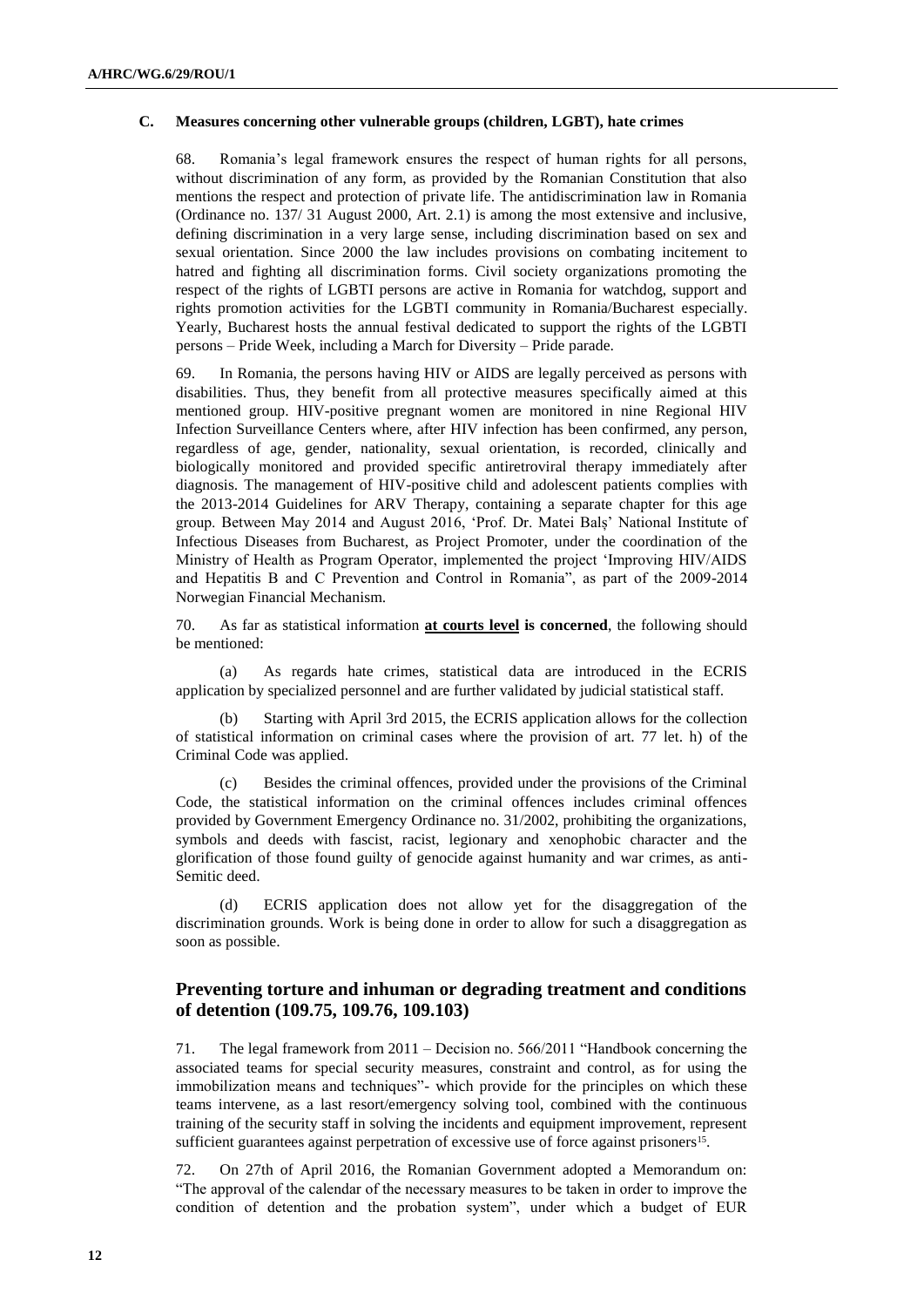740,234,582 has been allocated to the National Administration of Penitentiaries for investment in prison infrastructure for the next seven years (2016–2023). By the aforementioned Memorandum, the consolidation of probation services is also envisaged, in particular by supplementing human resources and improving working conditions, in the light of statistical data on the evolution of the number of persons under the surveillance of probation services in the last five years. As a follow-up measure of the Memorandum, the Ministry of Justice (together with the National Administration of Penitentiaries) adopted in July 2016 an Action Plan aiming to improve the conditions of detention and to diminish the overcrowding phenomenon. On 27th of June 2017, the shortage of accommodation, for a space of 4 square meters per detainee, was 7,955 accommodation places. The Action Plan on improving the condition of detention provides the expansion of accommodation capacity with 10,895 accommodation places. The Action Plan includes the construction of two new penitentiaries until 2021.

73. The administrative measures are accompanied by the promotion of normative acts that, at the time of entry into force, will bring a reduction of the overcrowding phenomenon<sup>16</sup>. The activity of the Ombudsman' department for the Prevention of Torture and other Cruel, Inhuman or Degrading Punishment or Treatment in Places of Detention is also bringing concrete results. 17

74. According to the Law no. 254/2013, the right to medical assistance, treatment and healthcare of the convicted persons shall be guaranteed, without discrimination as concerns their legal position. It includes medical intervention, primary healthcare, emergency medical assistance and specialized medical assistance. Medical assistance, treatment and healthcare in penitentiaries is ensured, with the help of qualified personnel, free of charge, according to the law, on demand or whenever necessary<sup>18</sup>. In December 2016, a Cooperation Protocol between the Ministry of Health and Ministry of Justice was concluded in order to increase the medical services qualities granted to the persons deprived of their liberty and to specify measures for providing the medical care in the public health network.

75. As far as reintegration programs for detainees are concerned, after the placement in prison, all inmates, are evaluated in order to identify activities that are most suitable for their reintegration after release. The offer of programs and activities is individualized at the level of each prison, depending on its specificity and on the human and material resources available and is annually updated. Another institutional objective is to conclude institutional partnerships in order to implement programs and actions that contribute to the social reinsertion of inmates. There are 88 protocols in place at the present<sup>19</sup>.

76. There are several programs aimed at raising awareness on the equal rights of ethnic Roma detainees: "Vulnerabilities, class and ethnicity in correctional services" project funded by the Norwegian Financial Mechanism 2009-2014; program RO23 "Correctional services, including non-custodial sanctions". A brochure "Facilitation of the Roma inmates social inclusion" is addressed to employees of all sectors interacting with Roma people.

## **Human slavery and trafficking (109.56, 109.83–109.97)**

#### **A. General measures**

77. In 2014, with the entry into force of the new Criminal Code and the new Criminal Procedure Code, Law no. 135/2010, all human trafficking and exploitation offences were criminalised under one chapter. During the reporting period, the Romanian Government adopted a new national strategy against trafficking of human beings (THB) for the period 2012–2016 and the action plans for 2012–2014 and 2014–2016. The Strategy for 2018– 2022, which will be based on recommendations of international organisations – such as GRETA and OSCE  $-$  is currently under inter-institutional procedure. The new Strategy targets five objectives: prevention, combating human trafficking, protection of victims, monitoring, inter-institutional and international cooperation.

78. The National Agency against Trafficking in Persons (NATIP) and its public and private institutional partners focused on prevention work and on improving the protection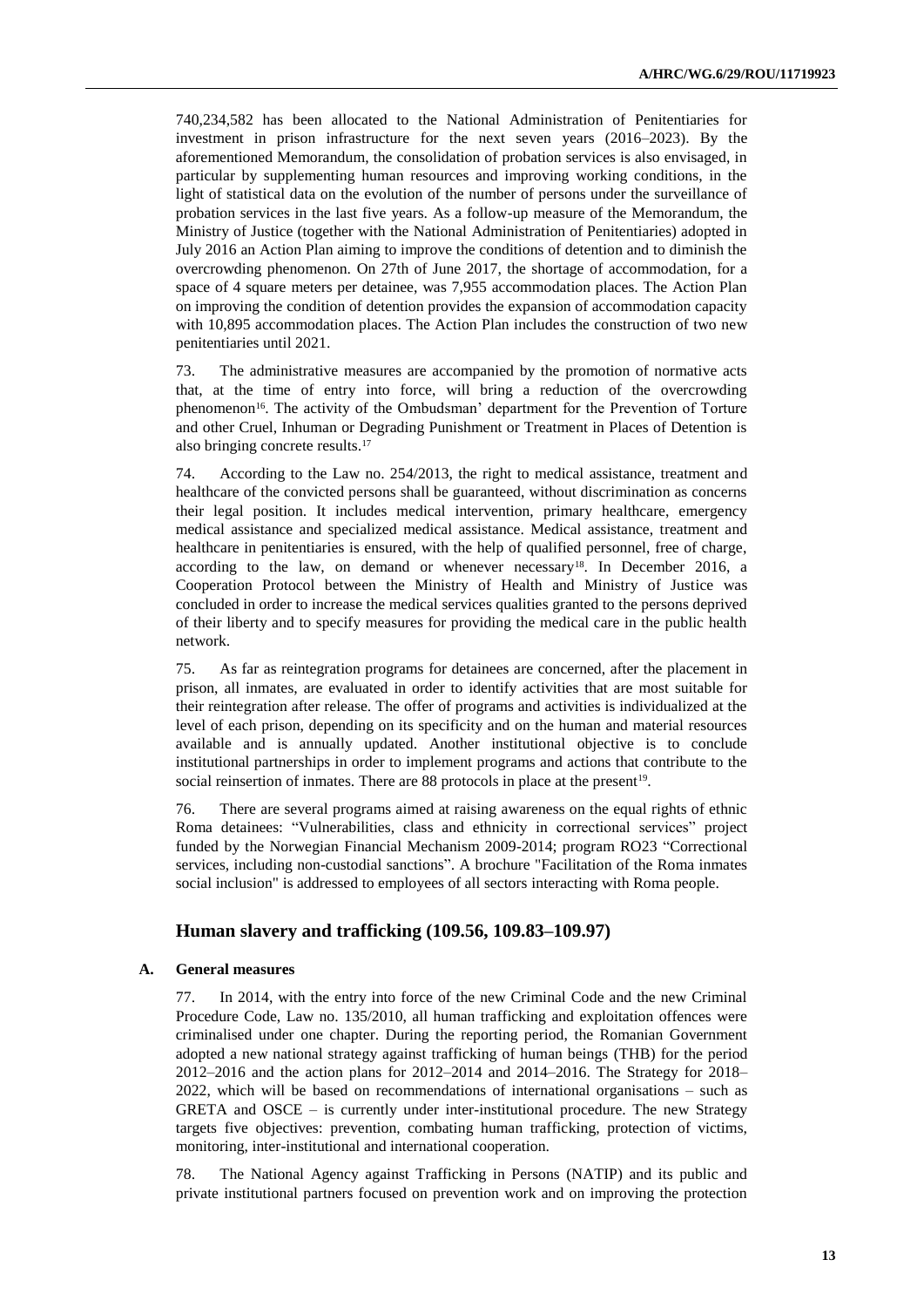of the rights of children vulnerable to trafficking<sup>20</sup>. In the period  $2012$ -2016 the trafficking prevention activity aimed to cover a wide spectrum of phenomena (sexual exploitation, labour exploitation and begging), the element of unity and coherence being represented by focusing the message on the risks associated with trafficking<sup>21</sup>.

79. Law no. 292/2011 on Social Assistance contains provisions on social services for victims of THB (in particular, Articles 62 and 63). Amendments and supplements have also been made to Ordinance No. 25 of 26 August 2014 on the Employment of Foreigners in Romania and other acts on the status of foreigners in Romania, which entered into force on 28 November 2014.

80. Romania has intensified international cooperation in cases of trafficking of human beings through increased participation in Joint Investigation Teams in cases of human trafficking  $-28$  in total<sup>22</sup>. Several bilateral projects were conducted with EU countries  $also^{23}$ .

81. The fight against perpetrators of human trafficking has been intensified, as shown by the figures provided by the Public Ministry<sup>24</sup>. All reports on alleged involvement of State officials in offences related to human trafficking are thoroughly investigated.

82. In the area of investigation and prosecution, the Romanian authorities step up proactive investigations, statistical data showing high rate of investigative activities but also final convictions by the court<sup>25</sup>.

#### **B. Protection of victims, including children**

83. According to the Witness Protection Law no. 682/2002, a witness to a serious crime, such as trafficking in persons, can be included in the witness protection program, based on the decision of a prosecutor or a court. Victims of trafficking in human beings benefit of assistance and protection services, either in centres set up by the State, either in centres organized by NGOs. In these centres the victims can receive social, psychological, medical and legal assistance and also accommodation and meals. The right of victims of trafficking to receive financial compensation is inherent to the participation of Romania in CoE Convention on Action against Trafficking in Human Beings. Romanian legislation distinguishes and operates with two notions that outline possible steps/options aimed at providing financial reparation to victims of violent crime, including trafficking in human beings: compensation and civil damages. The compensation term is used to designate the financial compensation granted by the State; civil damages, as a legal notion, should be understood as representing the amount of money established by a court order to be paid to a person for compensation for the damage caused by an offence.

84. Victims of trafficking in human beings have the right to be a civil party in the criminal proceedings and to claim civil damages for material and/or moral damages suffered. If they do not obtain civil damages from the trafficker ordered by the criminal court, because he has no income or goods, they are entitled to claim financial compensation from the State for certain categories of damage only.

85. Law no. 272/2004 on the Protection and Promotion of Children's Rights was amended and supplemented through Law no. 257/2013 which provides special rules for the protection of children whose parents work abroad. The amendments also clarified the role of each institution involved in providing children with identity documents. Pursuant to this law, the child shall be registered immediately after birth and the birth certificate issued within 24 hours of birth. When the birth takes place outside a health facility, the family doctor is requested to ascertain the birth within 24 hours and issue a birth certificate.

86. Prevention measures and awareness campaign are within the competence of the National Agency against Trafficking in Persons in cooperation with other institutions such as the Ministry of National Education. Most of the educational activities aiming at prevention and awareness raising, whether formal (lesson-based) or non-formal (extracurricular activities or projects) focus on the risks of trafficking and the related signs that can indicate potential traffickers, through means of case studies, research, meetings with specialists, debates, contests etc. These activities are carried out by county school inspectorates, psycho-pedagogical assistance centers, and educational units. At the same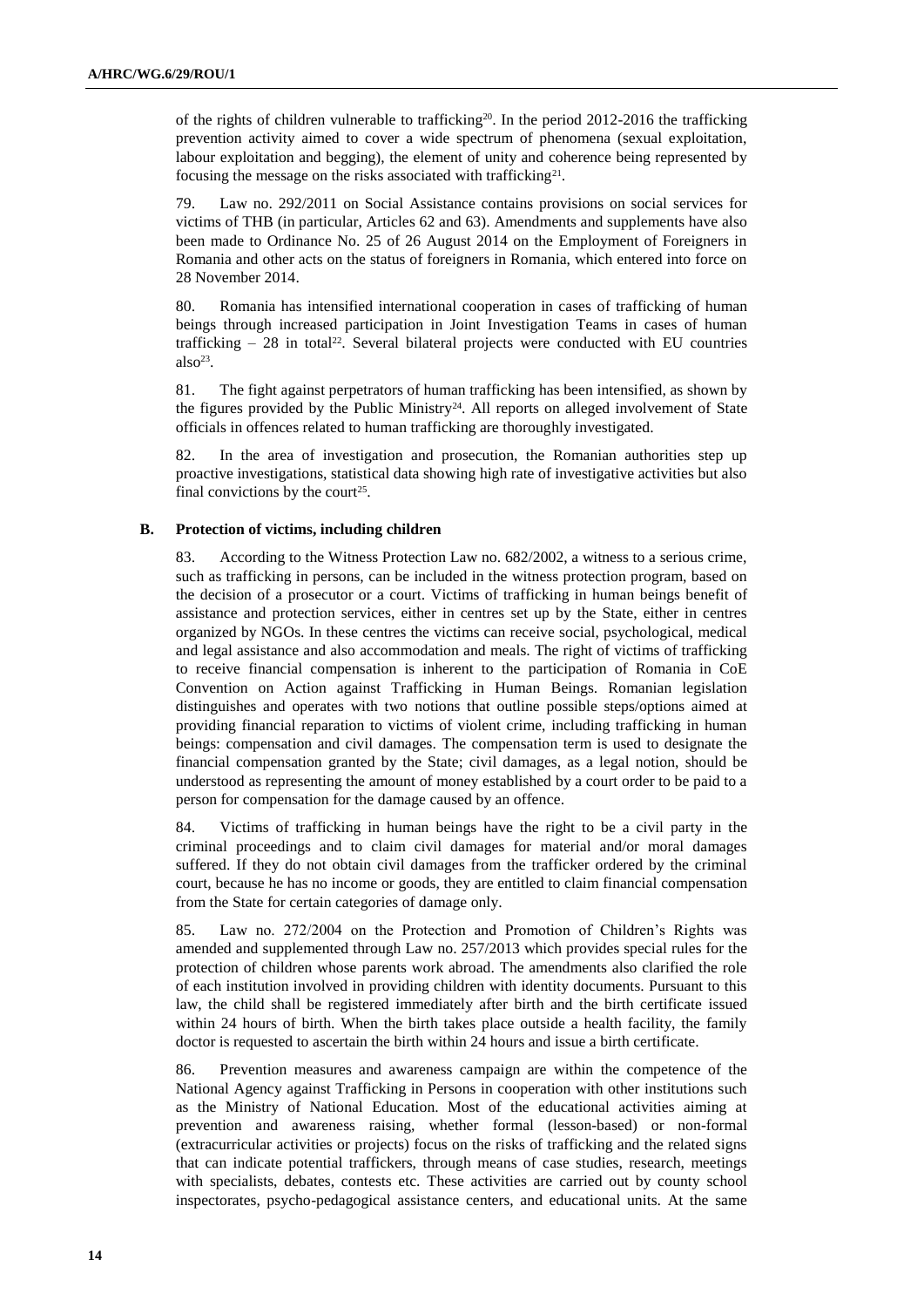time, the Ministry of National Education runs the national program on Health Education which approaches human trafficking topics. In addition, each school implements prevention programs by means of activities aiming at both students and teachers in order to identify groups at risk of trafficking (generally, one activity per semester /per school).

87. Regarding the reintegration of trafficking victims into the educational system, the Ministry of National Education, by means of its territorial structures (i.e. the county school inspectorates), supports the rehabilitation of trafficking victims by offering them the possibility to continue their studies and by ensuring their confidentiality. The victims who opt to continue their studies, as well as their families, benefit also from psycho-pedagogical counselling sessions provided by the school specialized personnel.

## **Domestic violence and representation of women (109.77, 109.78)**

88. In the field of domestic violence, the Ministry of Labor and Social Justice, through the National Agency for Equal Opportunities for Women and Men (NAEO), exercises the functions of strategy, regulation, representation and State authority and has attributions in the elaboration, coordination and implementation of the strategies and policies of the Government.

89. In order to strengthen public policy for eliminating gender based violence, including domestic violence, in 2012, the Romanian Government approved Government Decision no. 1156/2012 for the approval of the National Strategy for prevention and combating of family violence and the Action Plan for implementing the national strategy for prevention and combating of family violence for the period 2013–2017<sup>26</sup> .

90. By Law no. 30/2016 Romania ratified the Istanbul Convention imposing concrete measures on States Parties to prevent and combat violence against women and domestic violence. The Istanbul Convention proposes creating mechanisms to guarantee the protection of victims, raise awareness of the effects of the phenomenon, and prevent and combat all forms of violence.

91. In order to carry out the complex legislative steps required by the implementation of the Istanbul Convention, NAEO elaborated the necessary legislative package for the implementation of the Istanbul Convention, which includes the modification of the legislation regarding equal opportunities for women and men, on the prevention and combating domestic violence, the modification of the Criminal and Criminal Procedure Codes.

92. At the same time, the Governance Program for the period 2017–2020 provides a series of measures aimed to preventing and combating violence against women and domestic violence, and has as a prerequisite the adoption of the draft laws necessary for the harmonization of national legislation with the provisions of the Istanbul Convention and it will be transposed into secondary legislation, as well as the development of social services for victims of domestic violence and aggressors by implementing projects from European funds.

93. Another important task of the NAEO is to finance and/or co-finance programs of national interest in the field of gender equality and prevention and combating domestic violence. A number of projects were and are to be developed in order to raise awareness on this phenomenon. 27

94. The National Agency for Equal Opportunities between Women and Men organizes constantly awareness campaigns on gender equality and equal opportunity, targeting also the Roma community<sup>28</sup>.

95. Aspects related to domestic violence are being approached in the framework of the family law organized for the judicial trainees and for the continuous training by the National Institute of Magistracy.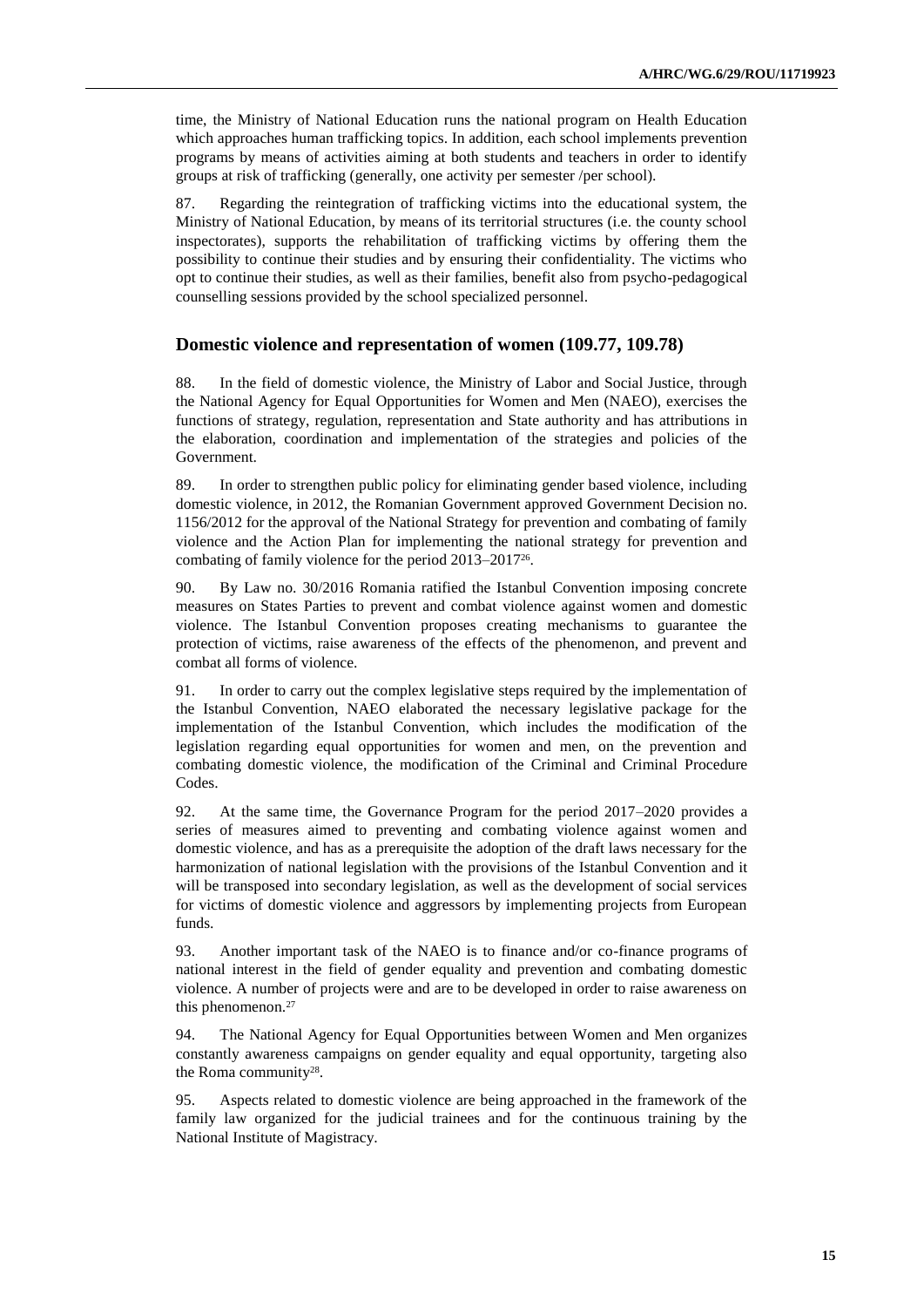## **Freedom of thought, conscience and religion (109.106, 109.107)**

96. In May 2016 amendments to the law on property restitution entered into force (Law no. 103/2016), according to which it was established the presumption of abusive takeover for the buildings that became the property of the Romanian State during the communist regime through "donation" by religious denominations.

97. At present, there are 18 recognized religious denominations, several religious associations, and over 800 regular NGOs with religious activities functioning in Romania. The 2006 Law on religious freedom and the general status of denominations stipulates the neutrality of the Romanian State with regard to all recognized religious denominations and guarantees their autonomy. This relationship is based on the principles of nondiscrimination and mutual cooperation in fields of common interests. The State Secretariat for Religious Affairs maintained an "open doors" policy towards representatives of all religions and religious NGOs. Currently it prepares a second updated edition of the volume "State and religions in Romania" (which includes also information on the status of the restitution of properties).

## **Administration of justice (109.16, 109.101)**

98. Romania has a new Strategy for the development of the judiciary (2015–2020) and a subsequent Action Plan. The Strategy defines the objectives in order to continue the judicial reforms within the reference period, to make the judiciary more efficient and responsible and to ensure a better quality of the justice act. The legislative framework of putting in place and consolidating the relevant institutions of the judiciary is completed and the track record of these institutions shows positive results (National Anticorruption Directorate, National Integrity Agency, and National Agency for the Administration of Seized Assets – which became operational in December 2016).

99. In 2016, the Ministry of Justice started to amend a series of laws: Law no. 303/2004 on the status of judges and prosecutors, Law no. 304/2004 on the organization of the judiciary and Law no. 317/2004 on the Superior Council of Magistracy (so called laws of justice). The process of amending the laws is ongoing.

100. In October 2016, the Law on preventing the conflict of interest in public procurement procedures was adopted. Thus, the National Integrity Agency will have another tool with the PREVENT system of ex ante checks on public procurement.

101. In 2016, National Integrity Agency also worked closely with the Permanent Electoral Authority to ensure that the decisions regarding the eligibility of candidates on integrity were taken in due time for the parliamentary elections. This proved to be effective in order to avoid ineligible candidates presenting themselves for the parliamentary elections or regarding the candidates elected in the local elections who were subsequently removed or resigning from office.

102. The legislative changes provisioned by the new Codes were inserted in the syllabus for initial training by the National Institute of Magistracy and the continuous training on the new Codes is very extensive.

## **Rights related to name, identity, nationality, family and marriage (109.149, 109.113, 109.105, 109.104, 109.108)**

103. From a legislative perspective, one of the practical measures recently taken to ensure birth registration was the drafting and approval of Government Emergency Order no. 33/2016 amending and supplementing certain legal acts concerning vital records and identity documents of Romanian citizens and Government Decision no. 801/2016 laying down procedures for the collection and deletion of data related to people with a declared identity and amending and supplementing certain legal acts concerning the consistent application of civil and population registration provisions.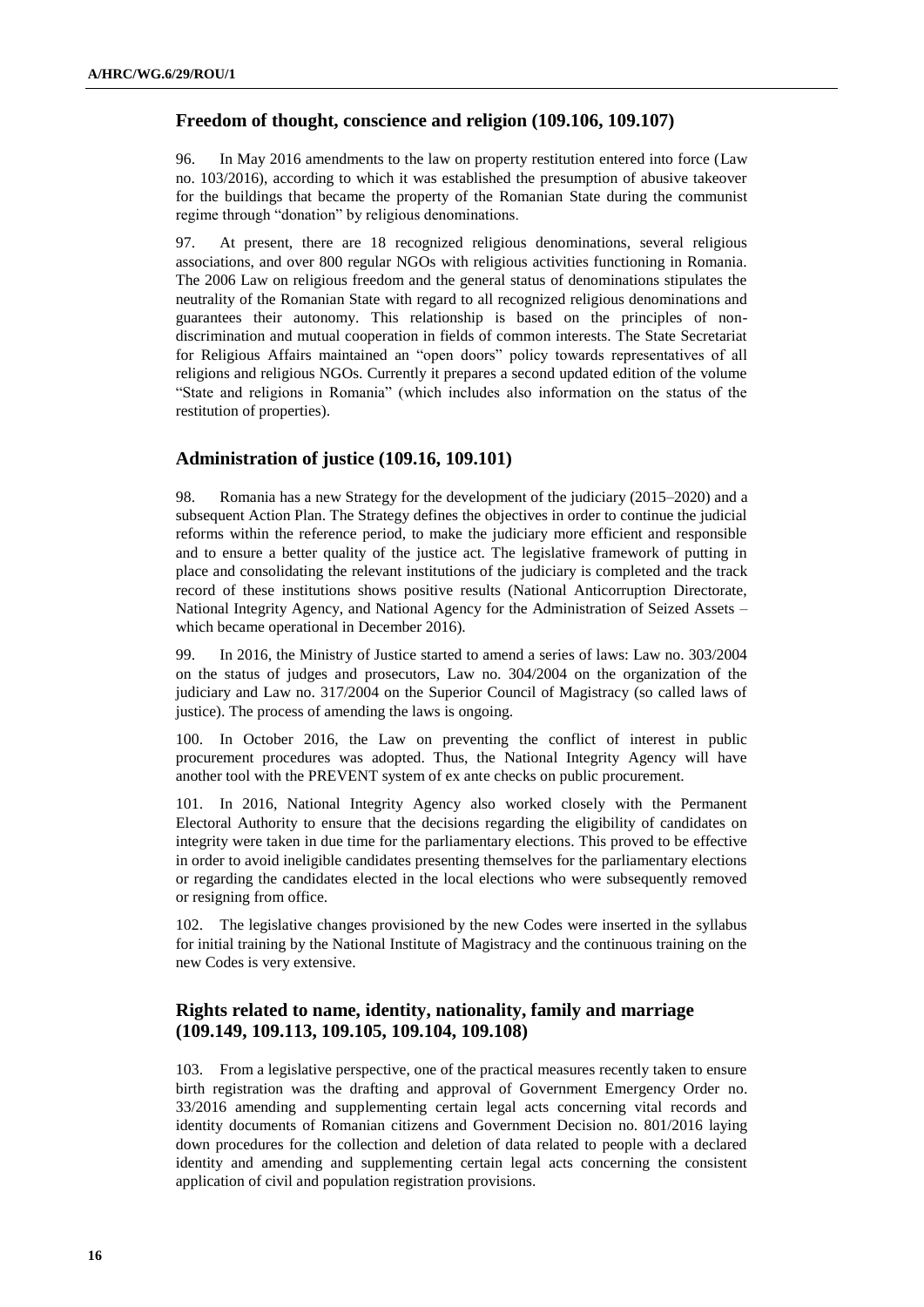104. Amendments were made to address the situation of children whose identity could not be proven and who were, therefore, denied fundamental rights as relevant legislation provided that certain procedures had to be implemented and documents presented in order to register the birth, which could delay birth certificate issuance and, consequently, access to various services<sup>29</sup>. The Law regarding civil status was modified in 2016 in order to introduce responsibilities for the medical professionals in order to protect children abandoned in hospitals<sup>30</sup>. The National Authority for the Protection of Child Rights and Adoption (NAPCRA) drafted a legal act approving the methodology for the fulfilment of duties assigned to local public administration authorities, institutions and professionals involved in the prevention of and intervention in cases of children at risk of abandonment or abandoned at healthcare facilities, which was approved under Government Decision no. 1103/2014.

105. No children born on Romanian territory remain statelessness; they can acquire the Romanian citizenship if their parents apply for it, under the conditions of the Romanian Citizenship Law no. 21/1991<sup>31</sup>.

Law no.  $272/2004$  on the Protection and Promotion of Children's Rights was amended and supplemented through Law no. 257/2013 which provides special rules for the protection of children whose parents work abroad. The amendments also clarified the role of each institution involved in providing children with identity documents. Pursuant to this law, the child shall be registered immediately after birth and the birth certificate issued within 24 hours of birth. When the birth takes place outside a health facility, the family doctor is requested to ascertain the birth within 24 hours and issue a birth certificate.

### **Right to health (109.65, 109.110, 109.114, 109.111, 109.112)**

107. The National Health Strategy was adopted in December 2014 together with an Action Plan for its implementation for the time framework 2014–2020. This frameworkdocument allows a strong articulation with "Health 2020: the European policy for health and well-being Strategy" and with the recommendations of the experts of the World Bank, proposed in the "Functional Review of the Romanian Health Sector". National budget for health has increased constantly.

108. First specific objective of the National Health Strategy refers to "Improving the health and nutrition of mother and child and reducing the risk of maternal and infant death". For the medical assistance of the premature children, the Ministry of Health introduced a regionalized system of care in order to guarantee each neonate is born in a medical unit that can provide appropriate services, in order to reduce this significant part of the infant mortality. Training programs for professionals involved in mother and child care, including the establishment in 2016 of a center of excellence for prenatal pathology within the National Institute for Mother and Child Health from Bucharest, are targeting the same objective. Genetic malformations are the third cause of death in children. To increase the prenatal diagnosis and genetic counselling capacity, the Ministry of Health has organized at national level 6 regional centers of medical genetics, financed by the government funds, through the national health programs.

109. Another objective of the National Health Strategy is "Reducing the number of unwanted pregnancies, incidence of abortion and maternal mortality through abortion". Actions are mainly carried out through the Women's Health Subprogram of the National Program for Woman and Child Health, in parallel with interventions to increase the access to services for pregnant women, including prevention of genetic diseases. Measures aim at integrating family planning as part of the basic package services, free distribution of contraceptives programs and awareness campaigns. Also, the school syllabus includes an optional course on "Health education" and extracurricular activities developed with members of the medical community and social assistance. The Ministry of Health has developed, together with experts from WHO, UNICEF, National Public Health Institute, Ministry of National Education the "Integrated Multiannual Health Promotion Plan and Health Education" with a comprehensive approach.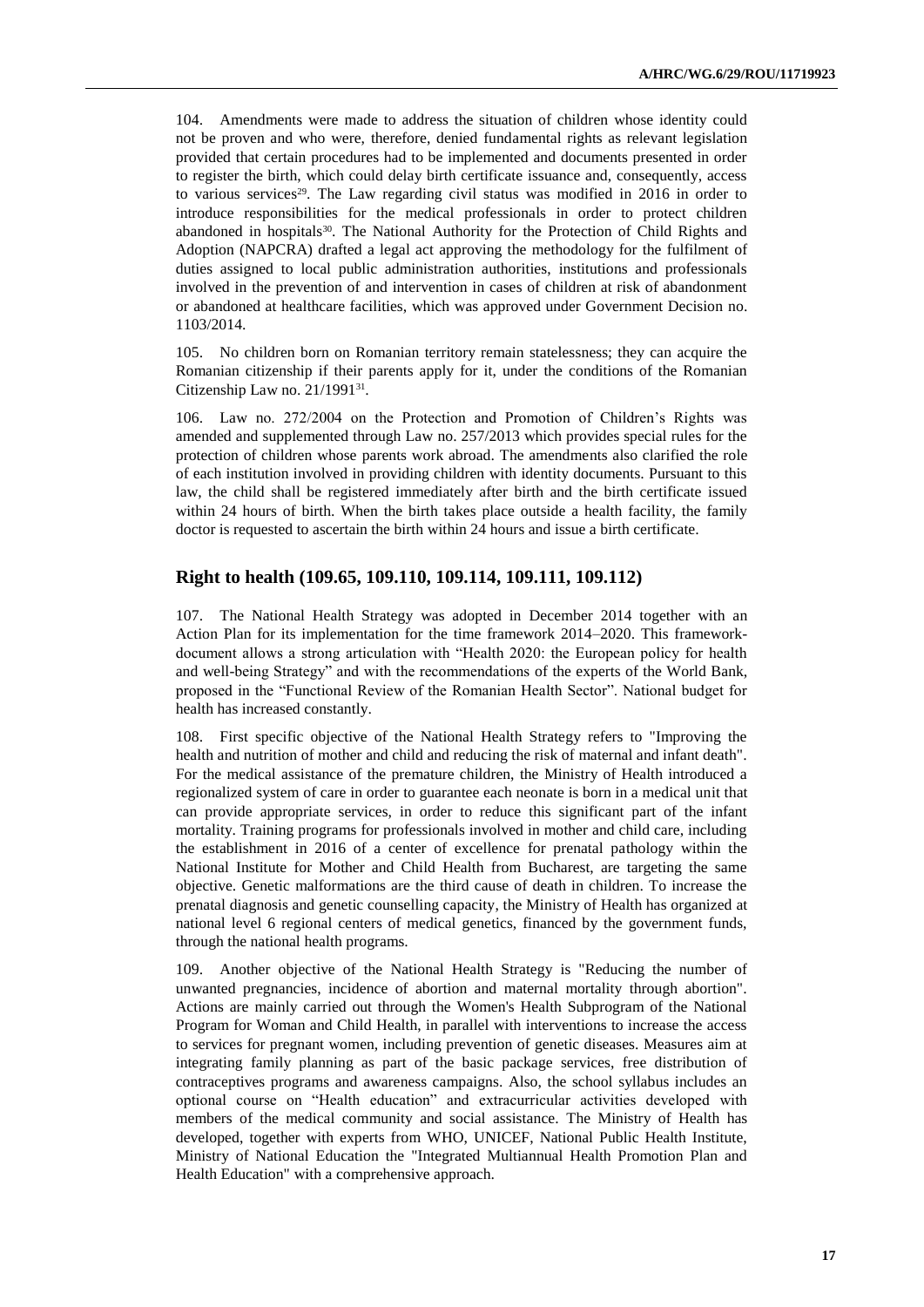## **Right to education (109.115-109.121, 109.128)**

110. The budgetary allocation for education did not reach the 6% GDP target. However, the budget has increased every year (with a 4.5 % GDP in 2017). Combating and preventing the early school leaving phenomenon represent a major priority of the Romanian education system. To address it, the Ministry of National Education has issued the Strategy for early school leaving<sup>32</sup>which aims at ensuring universal access to quality education and equal chances to self-improvement, by means of: increasing the participation rate in early childhood education and care, access to quality primary and lower secondary education, development of drop-out identification systems and consolidated remedial support programs, improvement of the attractiveness and quality of VET (Vocational Education and Training).

111. In order to support pupils from disadvantaged areas and to prevent school drop-out, Government Ordinance no. 69/2016 completes the Law of education no. 1/2011 by providing budgetary measures for pupils who cannot attend school in their home towns. A special emphasis continues to be put on the Second chance programs (for primary and lower secondary levels) which are programs specially designed for children/youth/adults who have not completed their compulsory education.

112. In addition, new steps taken by the Ministry of National Education include: the initial training of Roma young people through Online Distance Learning/Reduce frequency courses in order to become teachers in Roma communities and the setting up of Centers for Inclusive Education in each county which provide different educational services in order to support all children's access to education (school mediator, support /itinerant teacher, speech therapist, school counsellor etc.).

113. Children with special educational needs can access different forms of education and may be enrolled in both mainstream education and special schools, depending on the type and degree of disability. Over the last 15 years the number of children with special educational needs/disabilities enrolled in special schools has decreased by at least 50-60% per each level of education. Actions taken to ensure these children's rights have targeted the legislative framework<sup>33</sup>, as well as concrete aspects regarding their access to school and employment (in accordance with their type and degree of their impairments).

## **Protection of children (109.29, 109.30, 109.35, 109.36, 109.80, 109.37, 109.79, 109.82, 109.98)**

#### **A. General measures**

114. At policy level, a new set of strategies have been developed for 2014-2020 aiming at combining budgetary financing with appropriate EU financial instruments in order to combat child poverty and ensure their well-being: "Promotion and Protection of Child Rights"; "Social Inclusion and Poverty Reduction"; "Health"; "Prevention of Early School Leaving"; "Rights of Persons with Disabilities"; and "Roma Inclusion". New developments or amendments of the normative and institutional framework and progresses as regards right to education and right to health were addressed in previous sections.

115. In 2016 Romania became one of the two European pathfinder countries in the Global Partnership to end Violence against Children, committing to identify and operationalize initiatives to end violence against children, to deliver comprehensive, coordinated and cross-sectorial prevention and response services against violence and to support reforms in the country and beyond.

116. Main challenges that the Government of Romania is confronted to are linked to the implementation of national policies at local level, due to the limited capacity, especially in rural areas. Challenges at local level administration were taken into account when developing the new policy and normative framework for 2014–2020.

117. Referring to violence against children, besides improvements at legislative level<sup>34</sup>, several raising awareness campaigns run by the Government in strong partnership with UNICEF Romania and NGOs contributed to recognition of various forms of violence.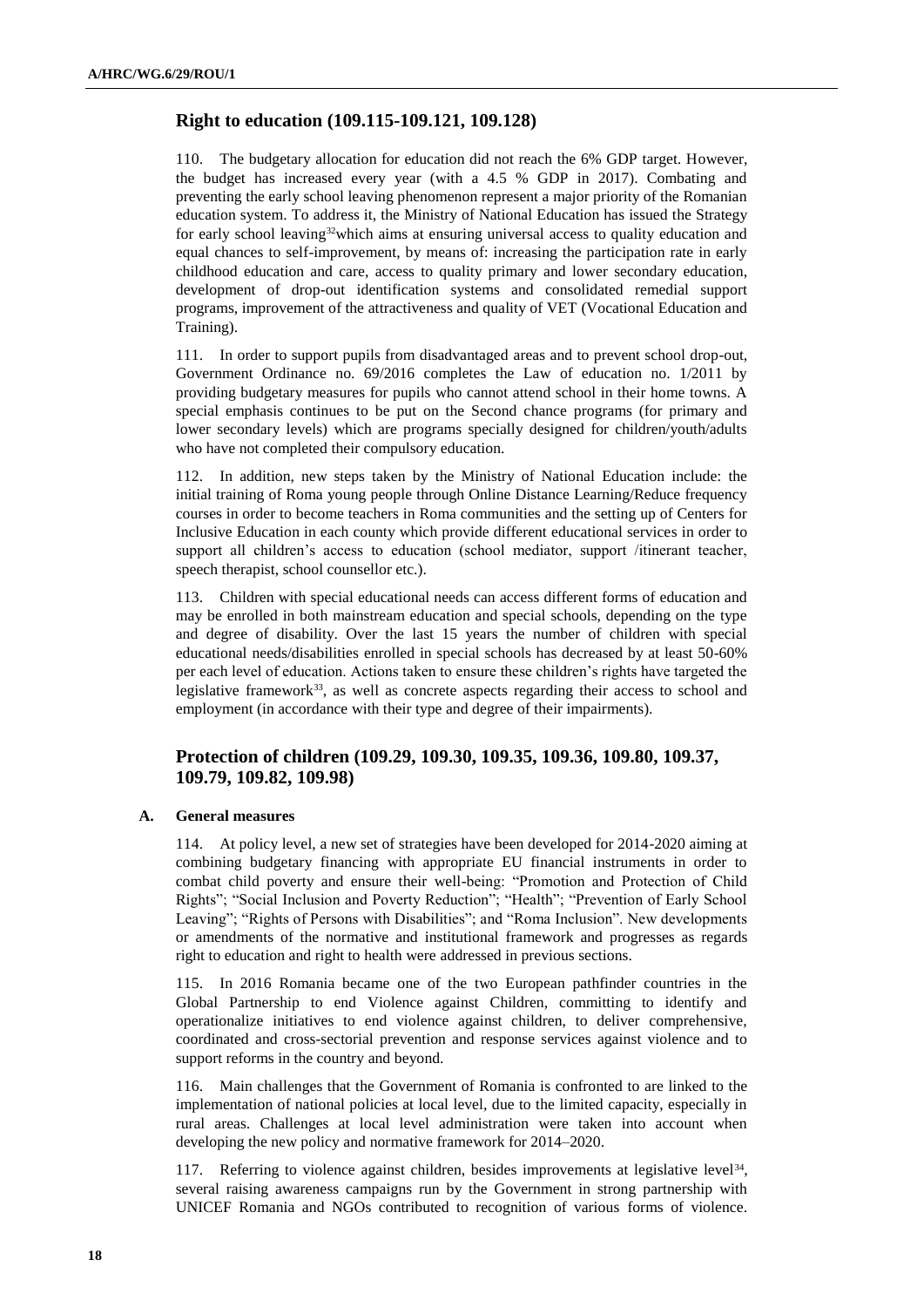Consequently, there is an increased trend of reporting the cases of violence against children, thus offering the possibility for authorities' intervention<sup>35</sup>. While there are significant differences between rural and urban areas (where information is more readily available), overall there is poor knowledge about child rights, positive discipline and obligations towards children, which calls for investing in developing parents and caregivers' competencies and awareness.

#### **B. Children protection against exploitation**

118. The current legal framework in the field provides for a full protection of minors as far as the criminal sanctioning of the trafficking in minors is concerned<sup>36</sup>. Constant national campaigns on child exploitation aim at raising awareness of children and parents on this subject. 37

### **Protection of persons with disabilities (109.125–109.31)**

119. The elaboration of the National Strategy "A society without barriers for persons with disabilities" 2016-2020 involved directly persons with disabilities, their families, NGOs and public institutions. The aim of the Strategy is to ensure the full benefit of their rights and effective participation of persons with disabilities in social life, as guaranteed by the Romanian Constitution and the international agreements to which Romania is a party. This Strategy focuses on eight main directions for actions, aiming to the implementing of the Convention on the rights of persons with disabilities in Romania: accessibility, participation, equality, employment, education and training, social protection, health and statistics in data collection<sup>38</sup>.

## **Minority rights and migrants (109.132, 109.38, 109.146, 109.58, 109.148, 109.150)**

120. The preservation and development of the culture and identity of persons belonging to national minorities is of particular importance in Romania. The protection of the rights of persons belonging to national minorities is guaranteed by the Romanian Constitution. At this moment in Romania the effective participation of minorities is a reality; positive experiences can be reported in various fields: social and economic life, public and cultural life. During recent years the system of prevention and combating discrimination, including in matters of employment and occupation, has been consolidated. The financial support granted by the Government of Romania, through the Department for Interethnic Relations to the 19 organizations, members of the Council of National Minorities, has increased over the years<sup>39</sup>.

121. The Constitution affirms the principle of non-discrimination on religious grounds and the Law no. 489/2006 on religious freedom and the general status of denominations proclaims the neutrality of the State towards any religious belief or atheistic ideology, the autonomy of religious denominations from the State, as well as the fact that Romania has no official State religion, and the denominations are free and equal by law and in relation to public authorities<sup>40</sup>.

122. Regarding the strengthening of measures regarding the assurance of the rights of migrants, it is to be mentioned that Romania changed the legal framework regarding the legal status of foreigners in Romania, for certain categories of foreigners legally resident in Romania being thus provided equal treatment with that of Romanian citizens in many fields, such as access to education, vocational training and scholarships, access to the labour market and social security. Romanian authorities are striving to combat illegal work and to protect the rights of foreigners working on our territory. Thus, they are informed on their financial rights towards their employers and on their right to use legal and judicial instruments to recover these sums. Even a return decision may be suspended until the litigation on the financial rights is solved.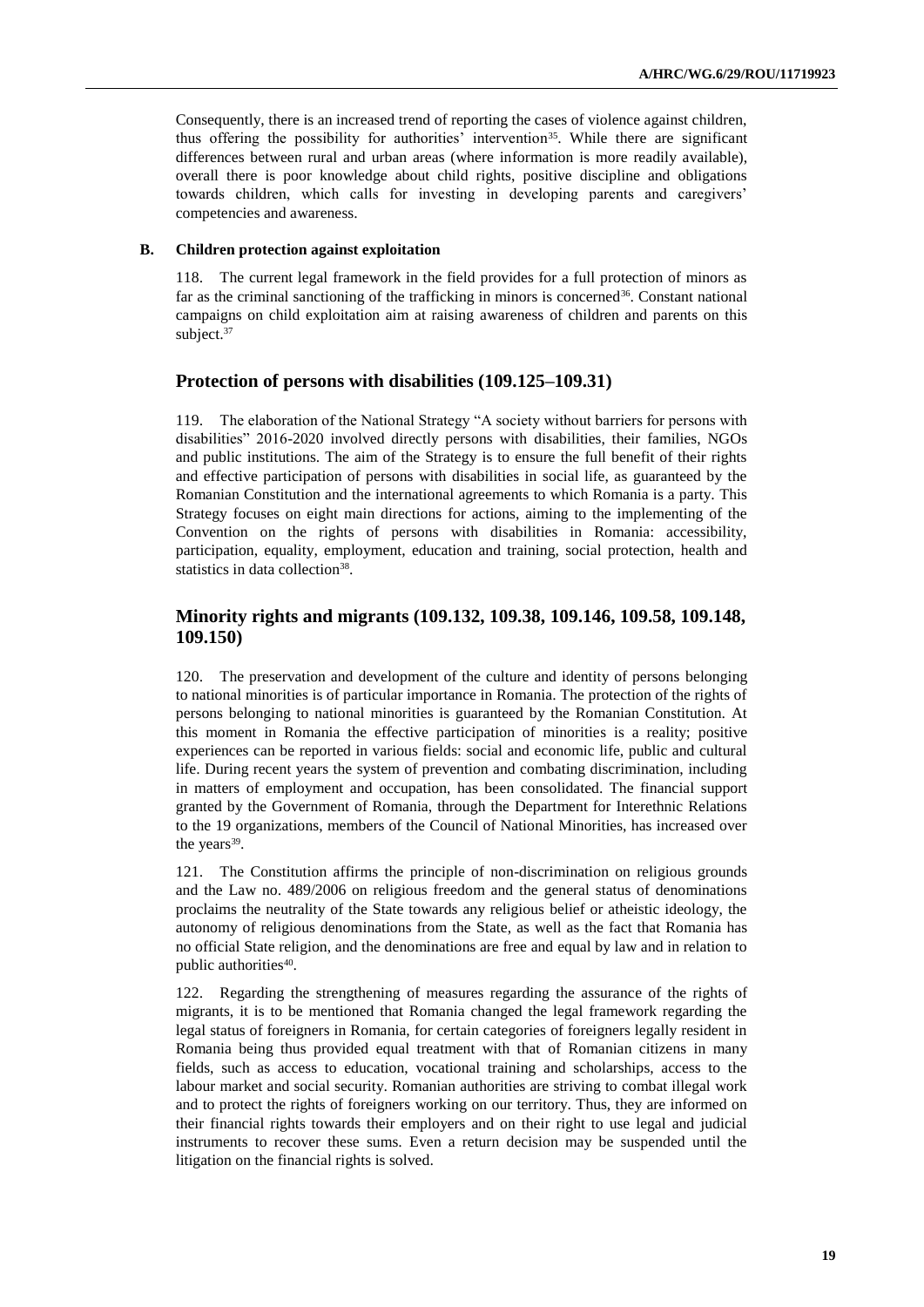# **IV. Challenges**

123. Improvements are needed in ensuring protection and promotion of the rights of the children (especially Roma children and children with disabilities), as concern their right to education and right to health. There is also a need for institutional consolidation and official recognition of Romanian institutions active in the field of human rights. National strategies and actions presented in the report demonstrate the will to overcome these challenges.

#### *Notes*

- <sup>1</sup> The mechanism is made of two components: (i) The technical component, the system itself, was finalized in 2015 and since then various tests are being run; (ii) The legislative component – which shall sustain the implementation of the mechanism – Law no. 184/2017 on 17th October 2016.The system has the objective to prevent conflicts of interests in the public procurement field, by automatically detecting whether participants in the public procurement are relatives or are connected to people from the contracting institution`s management. Also, the system aims to raise the accountability among heads of public authorities and to avoid situations where EU financed projects are blocked due to fraud issues and, finally, to raise the absorption rate of the structural funds.
- <sup>2</sup> The Department has the following tasks: to organize planned and unannounced visits of the places of detention, in order to verify if they concretely meet the standards; to issue recommendations to the management of the places of detention; to propose amendments of the relevant legal framework; and to maintain relation with the Subcommittee established through the Additional Protocol.
- <sup>3</sup> The Monitoring Council has still deficiencies in terms of human resources, consequently, its field visits are organized together with representatives of NGOs.
- <sup>4</sup> Attributions of the Ombudsman: follows-up with the legal resolution of the complaints received and requests the public authorities or civil servants to put an end to the respective violation of the civil rights and freedoms, to reinstate the complainant in his/her rights, and to redress the human rights violation; formulates points of view upon request of the Constitutional Court; notifies the Constitutional Court on the unconstitutionality of laws before promulgation; initiates appeals in the interest of the law and procedures before the courts when, following monitoring missions, it appreciates that the administrative structures exceeded their competences or acted illegally.
- <sup>5</sup> Data on **progress made in the fight against corruption in the period 2012-2016**, referring to the measures included in the National Action Plan for the implementation of NSA 2012-2015: **1. Year 2012**

*828 defendants were sent to trial*, among them being 25 legal persons and 332natural persons holding management control positions, involving public dignities or other important positions. *Status of the investigated people*(the list is not exhaustive):

- 7 dignitaries (1 senator, 2 deputies, 1 vice-president county organization of a political party who also acts as a deputy, 2 State secretaries and 1 prefect);
- 1 personal counsellor of a minister, 1 vice-president County Council, 4 county counsellors, 12 local counsellors, 25 mayors, 8 vice-mayors;
- 10 magistrates, 17 lawyers, 31 policemen;
- 1 director of DGIPI(Secret service of the Ministry of Internal Affairs);
- 28 custom workers, 7 commissioners from the Financial Guard, 12 fiscal inspectors;
- 2 public officials A.P.I.A. (Agency for Payments and Interventions in Agriculture), 1 inspector I.T.M. (Territorial Inspectorate of Labour), 9 secretaries of City House, 1 vicepresident of an union;
- 1 rector, 1 pro-rector;
- 13 directors from other public institutions and 10 directors of national companies.

*The value of the security measures (seized assets)* ordered by prosecutors amounted toapproximatively1,174 million lei.

A number of *743 defendants* were convicted with final conviction decisions.

## **2. Year 2013**

*1073 defendants were sent to trial*, 49 of them being legal persons and 303 people holding management positions, control, public dignities or other important positions. *Status of the investigated people*(the list is not exhaustive):

- 8 dignitaries (1 Member of the European Parliament, 1 minister, 4 deputies, one of them acting as the vice-Prime Minister of the Romanian Government, 2 deputy prefects);
- 1 personal counsellor of a minister, 1 director of a minister office, 1 director within the Romanian Parliament, 1 counsellor minister delegated for Energy, 1 vice-president of a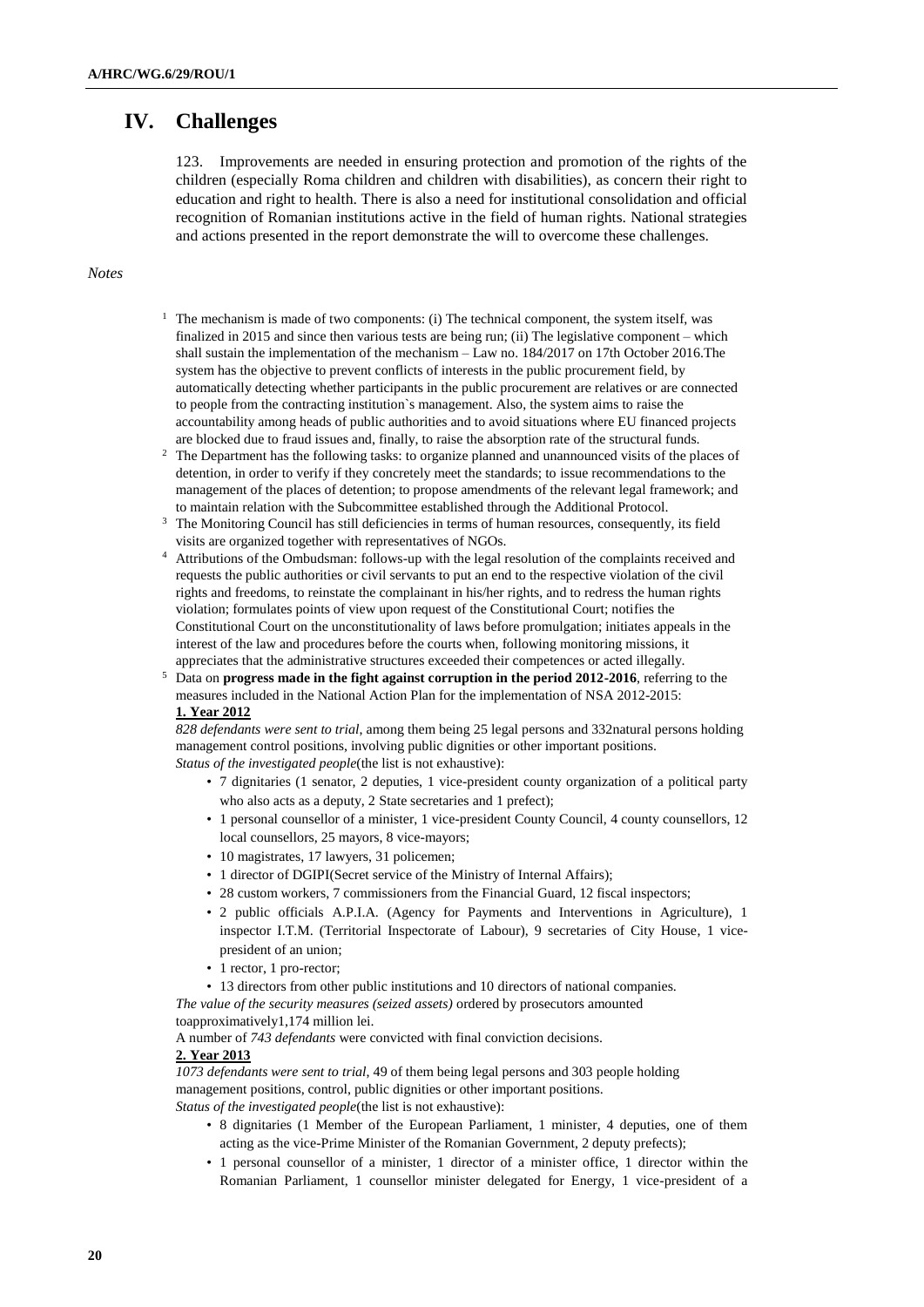County Council, 4 presidents of a County Council, 1 counsellor minister delegated for Energy, 4 directors county councils, 6 local counsellors, 2 counsellors of the City Hall, 25 mayors, 9 vice-mayors;

- 25 magistrates, 19 lawyers, 34 policemen;
- 2 chief medical doctors;
- 24 custom workers, 5 commissioners of the Financial Guard, 4 fiscal inspectors;
- 1 president of the Romanian Football Federation, 1 president of the Professional Football League;
- 1 rector, 1 pro-rector;
- 4 commanders of military units;
- 22 directors from other public institutions, 10 directors of national companies.

*The value of the security measures (seized assets)* ordered by prosecutors amounted to approximatively 1,557 million lei.

A number of *1.051 defendants* were convicted with final conviction decisions.

## **3. Year 2014**

A number of *1.167 defendants were sent to trial*, among them 107 legal persons and 392natural persons holding management and control positions, public dignities or other important positions. *Status of the investigated people*(the list is not exhaustive):

- 12 dignitaries (2 senators, 7 deputies, 1 State secretary, 2 prefects);
- 2 counsellors of minister, 1 State secretary, 1 counsellor of senator, 1 chief of office of the State secretary;
- 9 presidents of county councils, 1 deputy prefect, 3 local counsellors, 22 counsellors of the city hall, 1 county counsellor, 1 prefectural counsellor, 36 mayors, 7 vice-mayors;
- 35 magistrates, 25 lawyers, 81 policemen, 16 military personnel, 19 custom workers;
- 1 president of the Romanian Chamber of Trade, 1 president of the National Agency of Fiscal Administration;
- 6 commissioners from the Financial Guard, 2 anti-fraud inspectors, 2 fiscal inspectors;
- 1 university dean, 2 school directors, 8 school inspectors, 14 teachers;
- 3 managers of hospital;
- 1 president of federation, 1 president of foundation, 1 vice-president of a County Council;
- 10 directors of national companies;
- 3 directors of banking agencies/branches;
- 2 presidents of a sport club.

*The value of the security measures (seized assets)* ordered by prosecutors amounted to approximatively 1,348 million lei.

A number of *1.138 defendants* were convicted with final conviction decisions*.*

#### **4. Year 2015**

A number of *1.258 defendants were sent to trial*, among them 83 being legal persons and 497natural persons holding management and control positions, public dignities or other important positions. *Status of the investigated people*(the list is not exhaustive):

- 32 dignitaries 1 Prime Minister, 5 ministers, 5 senators, 16 deputies, 2 State secretaries, 2 general secretaries of a minister;
- Other positions from the central administration 1 prefect, 1 counsellor of State secretary, 1 personal counsellor of a minister, 1 parliamentary assistant accredited to the European Parliament, 1 chief of office of a minister;
- local authorities 80 mayors, 17 vice mayors, 10 presidents of county councils, 5 vicepresidents of county councils, 1 county counsellor;
- Law enforcement institutions 14 magistrates, 15 lawyers, 42 policemen, 19 military personnel, 7 custom workers, 3 notaries;
- 32 directors of national companies;
- In the education field 1 university rector, 1 university dean, 1 university pro-dean, 1 high school director, 1 school director, 2 general school inspectors, 2 school inspectors, 6 teachers, 1 university teacher, 1 university lecturer, 1 university lector;
- In the health field 6 managers of hospital, 2 directors of hospital, 10 medical doctors.

*Security measures (seized assets) were ordered* in order to conduct the special confiscation or for the restitution of the damage caused as result of the perpetration of the offence, up to the total amount of *2.193,42 million lei, the equivalent of 493,46 million euro*. *Goods* for the total value of *1982,42* 

*million lei*, the equivalent of 445,99 million euro *were identified and frozen*.

The courts ordered final conviction decisions for the number of *973 defendants*.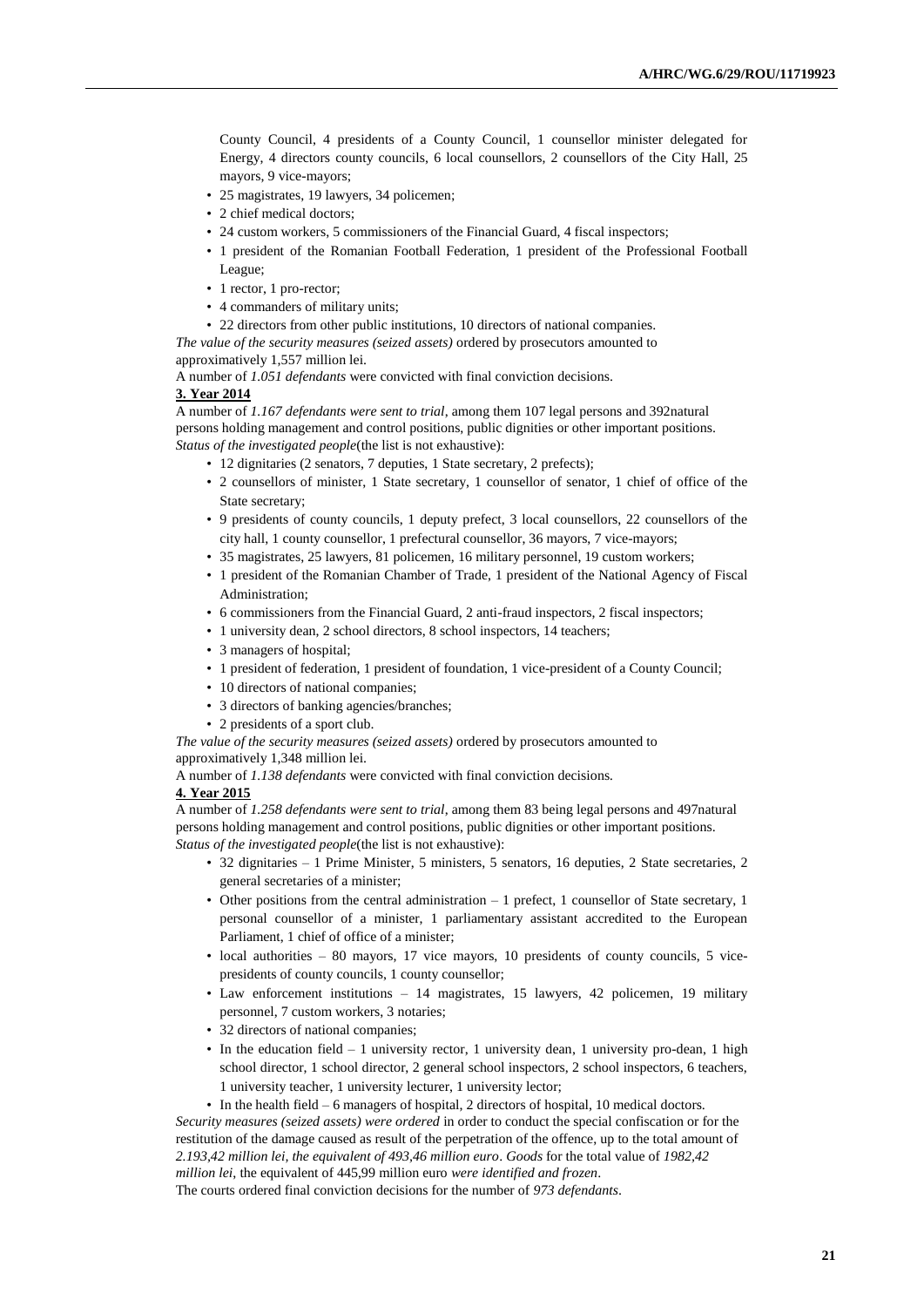#### **5. Year of 2016**

*A number of 1.271 defendants were sent to trial*, among them 114 being legal persons and 426 natural persons holding management and control positions, public dignities or other important positions. *Status of the investigated people*(the list is not exhaustive):

- 30 dignitaries, among them: 1 minister and vice-Prime-minister for national security, 1 minister of transport, 1 minister of energy, deputy, 1 general secretary of the Romanian Senate, 1 president of the Chamber of Deputies, 1 vice-governor of the Romanian National Bank, 6 senators, 11 deputies, 3 State secretaries,1 vice-president of the permanent election authority, 2 presidents and 2 vice-presidents of the National Agency for Fiscal Administration;
- $\bullet$  other functions from the central administration  $-3$  prefects and 2 deputy prefects;
- local authorities 47 mayors, 2 vice-mayors, 5 presidents of county councils, 2 vicepresidents of county councils, 2 county counsellors, 2 local counsellors, 13 secretaries of City Hall;
- Law enforcement institutions 16 magistrates, 17 lawyers, 91 policemen, 14 military personnel, 1 notary;
- 55 people holding important positions in public institutions;
- 21 directors of companies or national companies;
- In the education field 2 university rectors, 1 university dean, 4 school/school group directors, 3 university teachers, 1 university lecturer, 3 teachers;
- In the health field 7 managers of hospital/medical institutes, 10 medical doctors.

*Security measures (seized assets) were ordered* in order to conduct the special confiscation or for the restitution of the damage caused as result of the perpetration of the offence, up to the total amount of *2.999,60 million lei, the equivalent of 667,94 million euro*.

The courts ordered final conviction decisions for the number of *879 defendants.*

<sup>6</sup> The transdisciplinary approach of learning and the development of the key competence of expression and social awareness:

1. The syllabus for the optional school subject called "Life skills development" (the Curriculum upon school decision for 5th to 8th grades). Approved by M.O no. 3960/03.05.2012.

2. The syllabus for the optional school subject called "Reading and life skills" (the Curriculum upon school decision for 5th to 12th grades). Approved by M.O no. 3961/03.05.2012.

3. The syllabus for the optional school subject called "Education for intellectual property rights" (the Curriculum upon school decision for high school). Approved by M.O no. 3542/27.03.2015.

The optional school subject called "Education for intellectual property rights", proposed to be studied in high school, relates to the European Parliament and to the Council of European Union

Recommendations regarding the key competences from the perspective of lifelong learning (2006/962/EC), which shapes up for the compulsory schooling system grades an "European training form", targeted towards forming of eight key competences. The contribution of the "Education for intellectual property rights" school subject to the development of the European key competences is nuanced and diverse, including both the support for developing certain key competences and the awareness concerning other key competences, as following : social and civic competences; native language communication; leadership and entrepreneurship; mathematics competences and basic science and technology competences; digital competences; learning to learn; foreign languages communication; cultural awareness and expression.

<sup>7</sup> For the continuous training, there are numerous events organized by the NIM with a view to raise awareness among future magistrats:

Between 2013 – 2014, the National Institute of Magistracy and the Superior Council of Magistracy were partners within the Project JUST/2012/FRAC/AG/2755 "European Judicial Cooperation in the fundamental rights practice of national courts – the unexplored potential of judicial dialogue methodology", coordinated by the European University Institute from Florence – EUI. The Project was focusing on three fundamental rights: the principle of non-discrimination, the right to a fair trial and the freedom of expression.

Also in cooperation with other institutions, the NIM organized activities relevant in this field, such as the Conference on fighting fascism, racism, xenophobia and the promotion of persons guilty of crimes against humanity and peace. The main objective of this event was to analyse and understand in depth the Romanian legislation in the field of fighting extremism, racism, xenophobia, discrimination and anti-Semitism, as well as the cases that may be brought before the courts, in the context of the passing of Law no. 217/2015 that amends the Government's Emergency Ordinance no. 31/2002 prohibiting organizations, symbols and deeds with fascist, racist, legionary and xenophobic nature and the glorification of those found guilty of genocide and war crimes.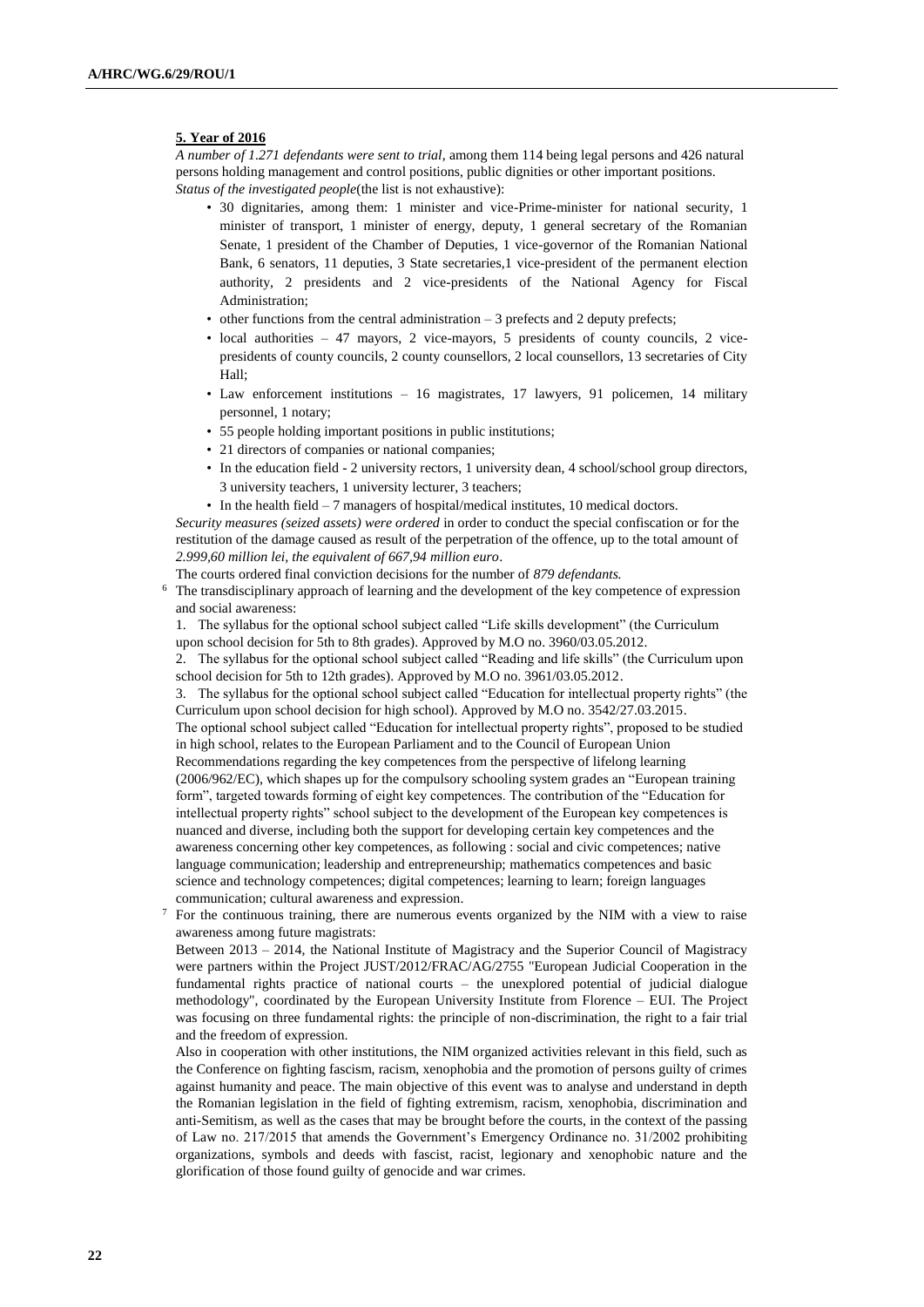NIM hosted in Bucharest the Dissemination event that took place in the framework of the Project entitled - Active Charter Training through Interaction Of National Experiences (ACTIONES), which is coordinated by the EUI Centre for Judicial Cooperation with the support of the European Commission, DG Justice. One of the themes of the activity was the antidiscrimination.

In the framework of the European Law, continuous training program which takes place every year, a seminar regarding "The national judges and the European Law on equality" was included. Also, as regards the non-discrimination issue, the prohibited grounds of discrimination provided by the Treaty on the Functioning of the European Union (TFEU), were presented, with accent on the obligation of national courts to apply the EU law with priority.

Between the years 2014 and 2016, the Superior Council of Magistracy together with NIM have implemented the "Improving access to justice for Roma and other vulnerable groups - an integrated approach" project. The overall objective of the Pre-defined Project was to improve the access to justice for Roma and other vulnerable groups of the population (e.g. other socially disadvantaged categories which may desire to take part in the project activities), by carrying out a cluster of activities aiming at addressing the knowledge on and the use of their rights.

Another project implemented by NIM in partnership with the National Council for Fighting Discrimination between the years 2014 and 2016 was the Project "Improving national antidiscriminatory measures with the help of professionals and the civil society".

Beginning with 2014, issues on combating discrimination were discussed at EuroQuod Conferences (The National Network of Judges - coordinators in EU law), a NIM initiative started in 2012. The president of the National Council for Combating Discrimination (CNCD) attended to the conferences and presented topical issues in the field of non-discrimination in European Union law.

In 2015, within the framework of the centralised continuous training programme, the NIM organised 2 seminars on "The role of national courts in the interpretation and application of the European Law". The two seminars also included the recent case-law of the Court of Justice of the European Union in the field of non-discrimination.

An ECHR case relevant for the issue of non-discrimination on the ground of sexual identity (M. and C. v. Romania) was discussed in a "ECHR – criminal matters" seminar that took place in Bucharest, between the 22nd and the 23rd of September 2016. The ECHR found that the Romanian authorities failed to properly investigate a hate crime incident, relating to physical and verbal attacks which followed a gay rights march, and its potential discriminatory motive.

In November 2016, NIM organized two seminars on the Role of national courts in interpreting and applying EU Law. One of the themes discussed was focused on current issues in the field of discrimination, as well as the recent jurisprudence of the EU Court of Justice.

In March 2017, NIM in partnership with the National Council for Fighting Discrimination organised the seminar "Anti-discrimination. 15 years of non-discrimination in Romania. Jurisprudence and developments".

- 8 In order to elaborate the Strategy, debates were organized with representatives of institutions and NGOs. Working groups were organized on right to dignity, access to education, housing, access to services, institutional development and several round tables in major cities of Romania.
- <sup>9</sup> The site of the NCCD [–http://cncd.org.ro/home -](http://cncd.org.ro/home%20-)
- <sup>10</sup> Various programs are carried out with a view to enhancing school participation or reintegrating those who dropped out (e.g. the "School after School" or "Second Chance" programmes, dedicated to disadvantaged persons, in particular Roma). As a result of such measures, more than 200,000 Roma are included in different levels of the education system. A widely appreciated affirmative measure is the grant of distinct places for joining the upper-secondary education (3,150 vacancies in 2016) and in higher education (622 vacancies in 2016). Also, there were 29 openings in the Ministry of Interior's schools for 2015-2016. As of October 2016, the college "National School for Political and Administrative Studies in Bucharest" initiated a master program dedicated to "Roma Studies", with 20 places for college graduates.
- <sup>11</sup> In October 2016, the National School for Political and Administrative Studies started a 2 year master course for Roma Studies. **First in Europe due to its curricula**, it covers domains as: Roma history, Ethnography, Community studying a.s.o., and delivers quality information of real use for people in contact with Roma issues.
- <sup>12</sup> These measures refer to:
	- the creation of mixed groups / classes in pre-primary, primary and lower secondary schools, compulsory for 1st and 5th grades since the school year 2007-2008 and progressively applied to the rest of the grades. In addition, the division of Roma students in groups / classes / schools on grounds related to the study of Romani language and / or the Roma history and traditions was prohibited;
	- the collaboration with school mediators or other community representatives for the carrying out of school census, while encouraging Roma parents to enrol their children in school each year;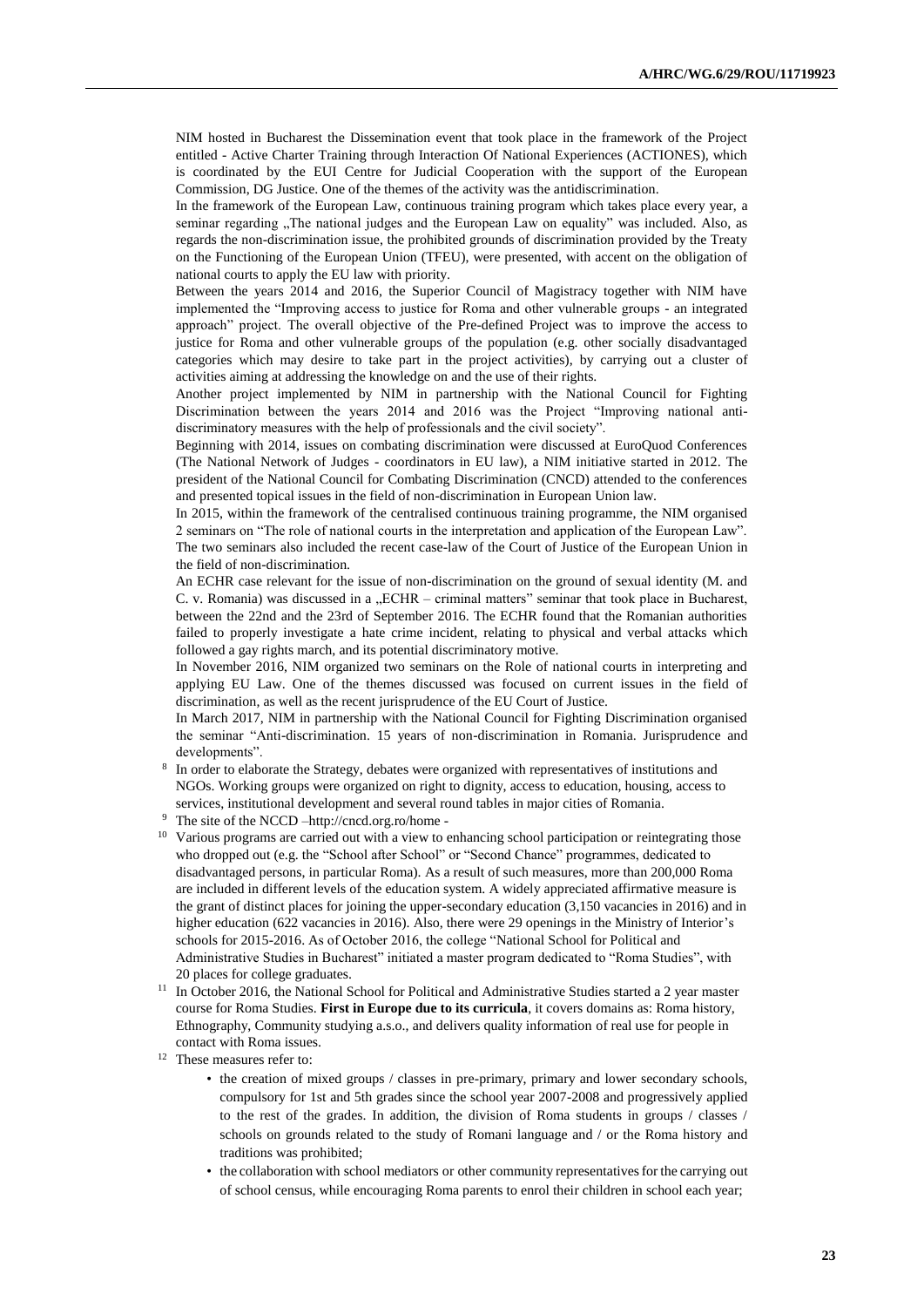- the reservation of a number of positions in all classes, upon late registration in order to support the children's school enrolment;
- the prohibition of Roma pupils' enrolment in special education groups / classes and special integrated education schools, by means of the abusive and unprofessional diagnosis of Roma pupils as having learning difficulties / special education needs;
- the sharing of school premises and facilities by all students, regardless of their ethnicity. Likewise, the transportation of children coming from residentially segregated communities to schools is ensured alongside non-Roma children;
- In addition to these initiatives, schools and county school inspectorates have the responsibility of analysing all the situations that indicate a low level of Roma children school enrolment compared to the number of school children identified upon the census carried out by the administrative-territorial unit and of establishing a desegregation plan.
- <sup>13</sup> The Ministry of National Education:
	- Issued the Minister's Order no. 6158/2016 regarding the approval of the *Action Plan for school desegregation and educational quality increase in the pre-university schools in Romania*;
	- Issued the Minister's Order no. 6134/2016 regarding the prohibition of school segregation in the pre-university schools;
	- Set up a consultative working group in charge of the elaboration of the *Methodology of monitoring school segregation* in compliance with the new criteria provided by Minister's Order no. 6134/2016 and the *Methodology of prevention and intervention in segregation cases*. This document expands the segregation criteria including disabilities/special educational needs (SEN), family socio-economic status, residence and school performance criteria, besides the ethnic ones. Moreover, it stipulates a series of legal obligations to be fulfilled by different educational structures, the appropriate sanctions, the role of the future National Committee for Desegregation and Inclusion, as well as its relations with the county school inspectorates, the County Committees and the schools committees for violence, corruption and discrimination elimination.
	- Initiated the *Commission for violence, corruption and discrimination prevention and eradication and for the promotion of interculturality* in the *Regulations of pre-university school organization and functioning* approved by Minister's Order no. 5079/2016, with the aim of preventing racial discrimination of Roma pupils.
- <sup>14</sup> The pilot program, initiated in 2008, has a limited target (300 houses in 11 localities, based on proposals of the National Agency for Roma). Given that it is a pilot program, upon the completion of the 300 units, it is necessary to carry out a socio-economic impact analysis, as well as the impact of the pilot program on the beneficiaries and also on the local communities. Depending on the results of the analysis carried out by the entities to be established (MRDPAEF, National Agency for the Roma, territorial administrative units, etc.), it will be established the opportunity to build social housing for Roma communities (eg by creating a national program or introducing a sub-program in one of the programs already implemented by MRFPAEF in the field of social housing construction).
- <sup>15</sup> For guaranteeing legal, efficient and safe interventions, the associated teams for special security measures, constraint and control (SASS teams) act on the basis of the following fundamental principles: defending the human beings, legality, security, force proportionality, gradualism, nonsurprise and minimum risk principle.

The professional training of the security staff in solving the incidents is a guarantee that the intervention of SASS teams is the last resort, only in emergency situations, as the last form of action against the acts which could jeopardize the order, discipline and safety of the prison and if any other methods of managing the incidents did not achieve their purpose.

The general elements regarding the way in which the operational incidents are managed have been included in the training activity for other security staff (surveillance, accompanying, escorting), for officers in execution positions as well as for the management board, with the aim to know certain ways of action and to act professionally, whenever the situation imposes it. The training modules include: solving incidents by using communication techniques by the staff who works directly with the inmates, operational incidents management, first aid, human rights issues, video recording of the way in which an incident is solved etc.

Moreover, concerning the equipment, a process of endowment of the members of SASS teams with mini body worn camera started. The action will continue, for endowing all the members in the mentioned teams with this kind of devices.

<sup>16</sup> The following laws and legislative projects are relevant: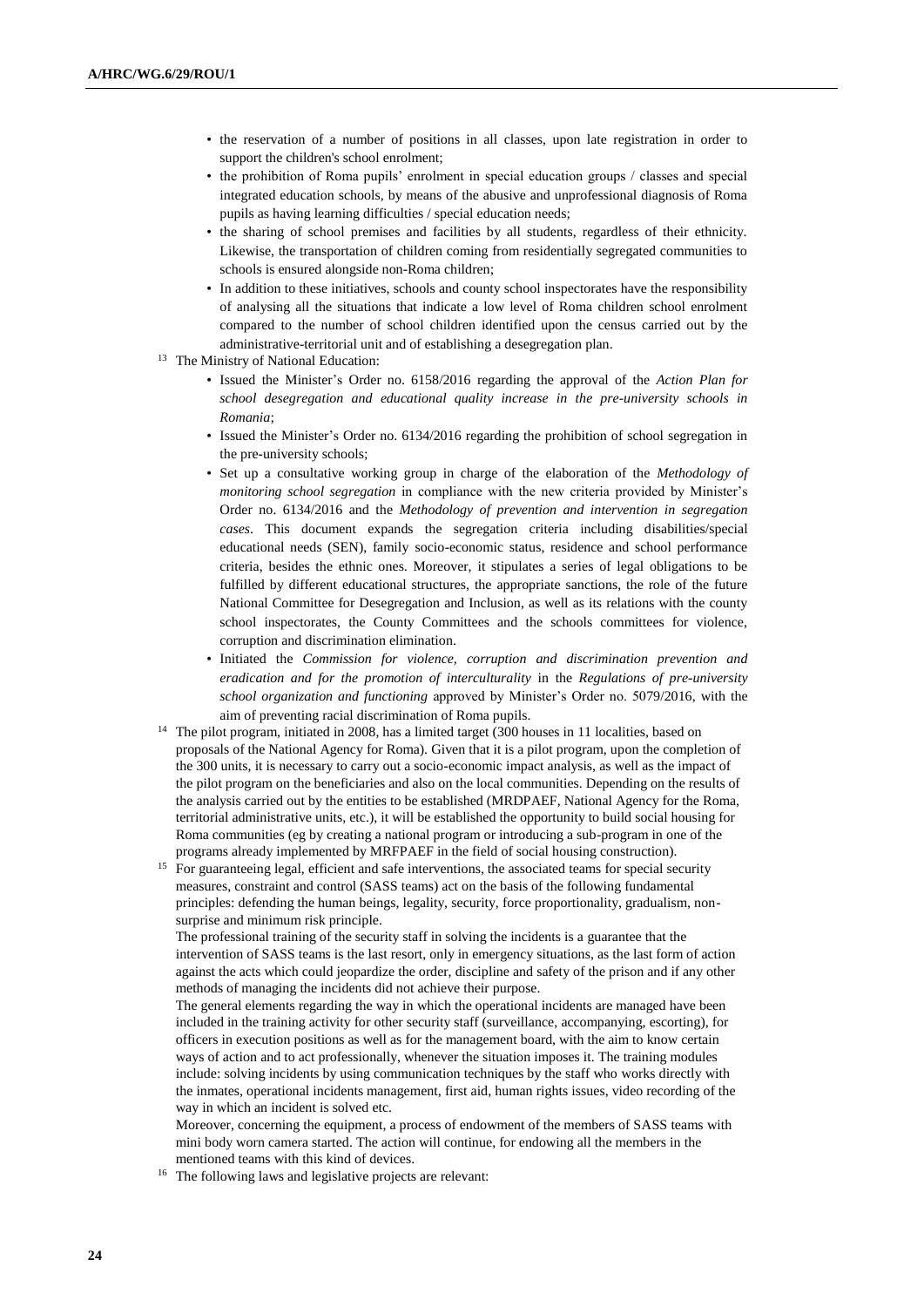- Draft Law on pardoning of sentences and educational measures involving deprivation of liberty, under debate at the Chamber of Deputies (the decision-making chamber of Romania's Parliament);
- Law no. 169 of 14.07.2017 amending and supplementing Law no. 254/2013 on the execution of custodial sentences and of measures involving deprivation of liberty ordered by the judicial bodies during criminal trial, which introduces a compensatory day-earnings mechanism for the execution of custodial sentence in inappropriate conditions (published in the Official Gazette of Romania, Part I, no. 571 of 18.07.2017).
- <sup>17</sup> In December 2015, the Ombudsman presented to the Parliament and to the Prime-minister, a detailed report on the situation in the penitentiaries, following investigations conducted by its teams in all of them. In this report it recommended legislative, administrative, judicial and financial measures.
- <sup>18</sup> The services for medical assistance treatment, healthcare, and medicines shall be provided from the Single National Health Insurance Fund, under the terms of the Framework-Contract on the conditions of granting medical assistance within the health social insurance system and of the Methodological Norms for the application thereof, from the funds of the units within the administration of the penitentiary, approved for this purpose, and other sources, according to the law. Ambulatory medical care can also be provided in the specialist ambulatories of the medical units in

the field, which have concluded a contract with the health insurance companies, or the inmate may request, for a fee, to be examined at the detention place, within the medical sector, by a doctor from outside the prison system. The findings made by the doctor from outside the prison system are written down in the inmates' medical file.

- <sup>19</sup> In terms of the participation to the social reintegration actions, in 2016, at the prison system level, the following data were registered:
	- 2,455 inmates registered in school activities, during the school year 2016–2017;
	- 2,627 inmates participated in counselling-information activities and work mediation, as well as in initiation and professional training classes;
	- 328,039 inmates participated in educative approaches;
	- 88,571 inmates participated in psychological approaches;
	- 87,657 inmates participated in social assistance approaches.
- <sup>20</sup> To decrease demand and to inform citizens about the criminalisation of the use of services delivered by an exploited person known to the beneficiary as a human trafficking victim, between October 2014 and April 2015 NATIP implemented the human trafficking prevention and communication campaign 'Exploitation Kills Souls'. The campaign was aimed to help reduce demand for services provided by victims of exploitation and trafficking by informing the consumers of such services and the general public about the condition of the victim, recruitment methods, and legal repercussions. The target group included people attending places where the three types of exploitation may arise (sexual exploitation, forced labour, begging): bars, restaurants, hotels, areas nearby religious buildings (begging), regional labour recruitment agencies (labour exploitation).

As part of the project 'Best Practice Models for Human Trafficking Victim Care Services', financed under the 2009-2014 Norwegian Financial Mechanism, NATIP started a campaign to prevent human trafficking for exploitation in begging 'Ask for help, don't beg!', aimed at raising awareness of child trafficking in vulnerable communities (including Roma communities), identifying the root causes of vulnerability to trafficking and finding possible solutions to prevent human trafficking, in particular children's exploitation in begging.

The message of the Campaign 'A hand held out does not get help, but money for traffickers!' targeted at-risk children aged 8 to 18, adult representatives of vulnerable communities (parents, informal leaders, etc.), representatives of institutions involved in human trafficking prevention and fight (local authorities, police departments, school inspectorates, general directorates for social assistance and child protection, etc.), and the general public. It involved direct meetings with target group representatives (students and teachers as well as representatives of local communities and authorities) in ten different locations to identify the root causes of vulnerability to trafficking and, in particular, exploitation in begging and to find specific solutions.

In 2016, the National Agency against Trafficking in Persons implemented the national prevention campaign 'Don't Look Away from the Invisible Face! Its Story Can Become Your Story!', which consisted of public information activities regarding sexual exploitation, its causes and effects.

- <sup>21</sup> List of a few figures for each year:
	- In 2012, 6 national and regional campaigns, 36 local campaigns and 7 action plans / actions to prevent trafficking in human beings were implemented, all related to both the causes of the phenomenon and the main forms of exploitation within it. The number of direct beneficiaries was almost 100,000 and that of indirect or tangential beneficiaries of about 1,000,000;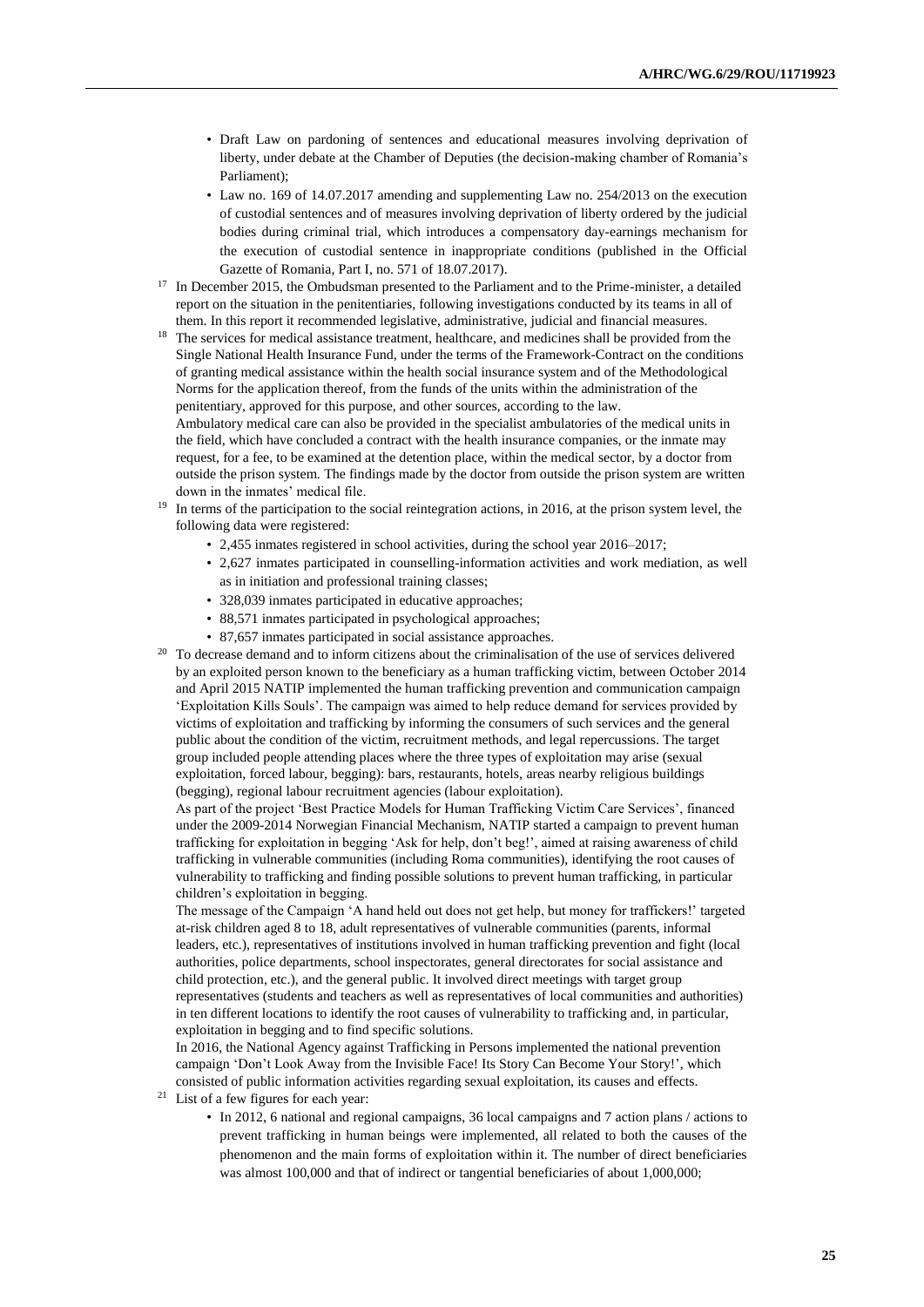- In 2013, 6 national prevention campaigns and projects were implemented and 49 local. The total number of direct beneficiaries of campaign prevention activities exceeds 150,000;
- In 2014, 6 national prevention campaigns/projects, 53 prevention/local educational campaigns/projects were successfully implemented and participated in 1 cross-border project. The total number of direct beneficiaries of campaign prevention activities was 135,500 people and an estimated number of over 2,000,000 indirect/tangential beneficiaries (people who came into contact with anti-trafficking messages through leaflets, posters, video spots and in the online environment);
- In 2015, a total of 59 campaigns/projects/prevention initiatives were implemented, out of which 4 national prevention campaigns/projects and 55 campaigns/prevention educational projects/local initiatives. There were a total of 1,813,710 beneficiaries, out of which 313,710 direct beneficiaries and an estimated number of over 1,500,000 indirect/tangential beneficiaries (people who came into contact with anti-trafficking messages through flyers, posters, video spots and in online environment);
- In 2016, a number of 3 national prevention campaigns were implemented, a campaign for the Romanian community in the United Kingdom of Great Britain and Northern Ireland (UK) and 87 campaigns / educational prevention projects/local initiatives. A total of approximately 120,000 direct beneficiaries and an estimated number of over 1,400,000 indirect beneficiaries (people who have come into contact with anti-trafficking messages through flyers, posters, video spots, and the online environment) have been registered.
- <sup>22</sup> Number of participations in Joint Investigation Teams concerning human trafficking:  $2013 2$ ,  $2014$  $-3$ ,  $2015 - 3$ ,  $2016 - 12$ ,  $2017$  first semester  $-8$ .
- <sup>23</sup> The information campaign titled "With a call, you will save your life! Be your Savior!", run in 2016 among the Romanian community in the UK. The campaign targeted the Romanian community in the UK and addressed both people at risk, victims / potential victims of trafficking in human beings and representatives of the general public. The JLS/2009/ISEC/AG/207 project "Integrated Approach to Preventing Labor Exploitation in Countries of Origin and Destination", co-funded by the European Commission, the transnational prevention campaign "Work is a Right! Exploiting work is a crime!" was implemented simultaneously in six countries (Romania, Bulgaria, Greece, Cyprus, The former Yugoslav Republic of Macedonia and Hungary) and aimed at preventing trafficking in human beings for labor exploitation. The Romanian target group of the campaign "Work is a right! The exploitation of work is a crime!" was made up of the general public aged between 18 and 40, generally the persons who want to go to work abroad, and the decision-makers with attributions in the field of preventing and combating trafficking in human beings exploited by work. The project "Combating Trafficking in Human Beings and Sexual Tourism – ETTS" (DCI-NSAED/2010/234-237) co-financed by the European Commission and implemented in European countries (Italy, Romania, Spain), and coordinated by the Municipality of Genoa, Italy, the National Campaign on Preventing Human Trafficking and Sexual Tourism titled "Nepheria makes us accomplices" (3 October 2013–30 April 2014).
- <sup>24</sup> In the period between January 2012 and June 2017, a total of 914 cases have been sent to trial (178 in 2012, 186 in 2013, 190 in 2014, 162 in 2015, 136 in 2016 and 62 in the first semester of 2017), with 2.675 perpetrators prosecuted (536 in 2012, 552 in 2013, 550 in 2014, 464 in 2015, 352 in 2016 and 221 in the first semester of 2017) for trafficking 4.281 victims (976 in 2012, 1003 in 2013, 832 in 2014, 653 în 2015, 483 in 2016 and 334 in the first semester of 2017).
- <sup>25</sup> 2014: total number of cases investigated 1888 (from previous year and new registered), from which 799 were solved, with 190 indictments and 552 persons sent to court; in 2015: total number of cases investigated 1838 (from previous year and new registered), from which 794 were solved, with 162 indictments and 464 persons sent to court, from which 260 were arrested at that time; in 2016: total number of cases investigated 1724 (from previous year and new registered), from which 612 were solved, with 136 indictments and 352 persons sent to court, from which 208 were arrested at that time. As for final convictions in 2012 there were 427 traffickers convicted, in 2013 there were 252 traffickers convicted, in 2014 there were 331 traffickers convicted, in 2015 there were 252 traffickers convicted, with penalties which range mostly from 1–5 years in prison (in 84 of the cases) and from 5-10 years in prison (in 70 of the cases).
- <sup>26</sup> The operational objectives of the National Strategy are to continue implementing the informational campaign regarding the gravity of the phenomena of domestic violence, developing social services both for the victims and for the perpetrators and continuing trainings for the experts with responsibilities in this field, in order for them to offer proper support services for the victims of domestic violence. The main is to:
	- Prevent and reduce domestic violence: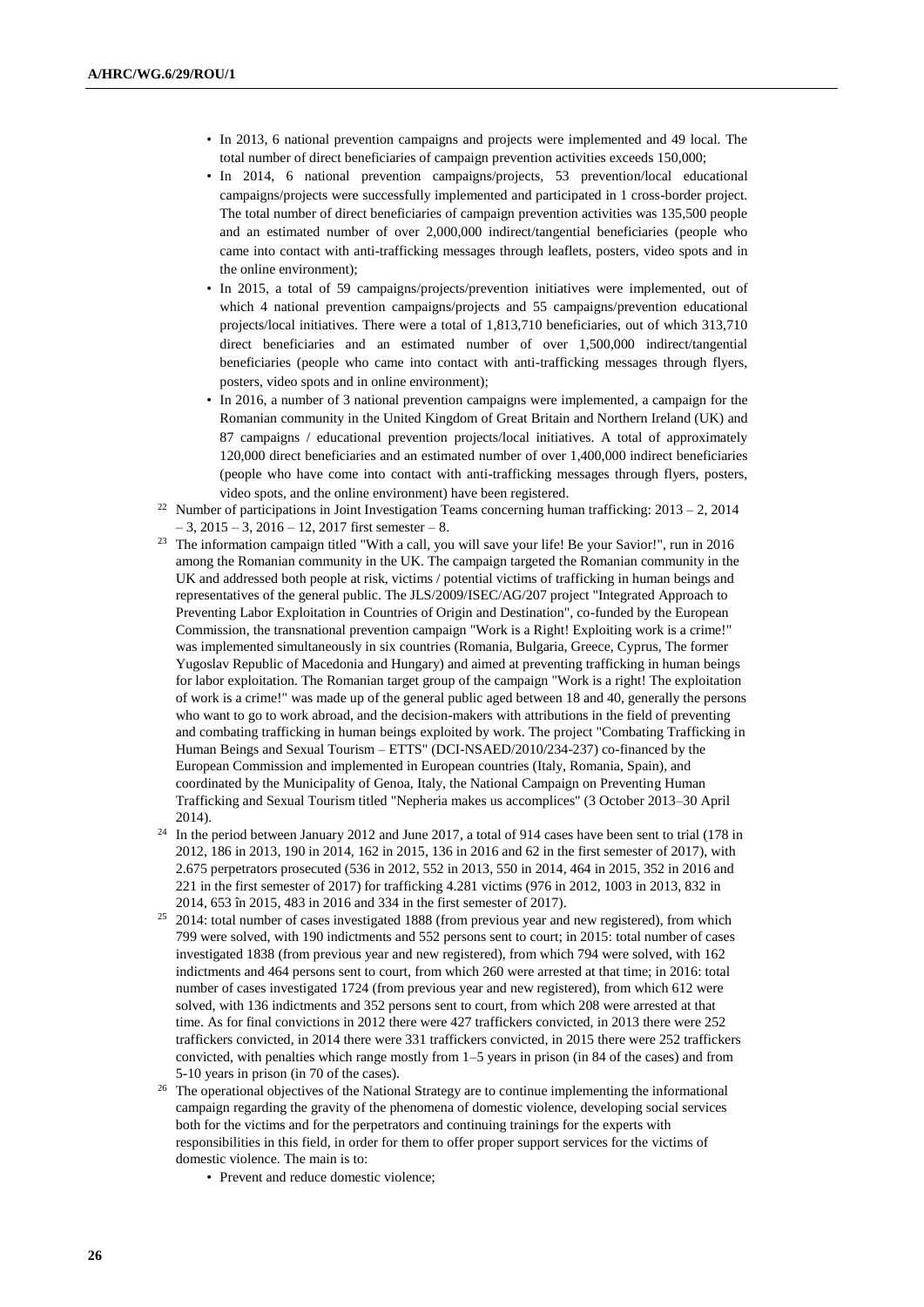- Protect the victims of domestic violence and incriminate the perpetrators, by creating an integrated institutional framework;
- Promote inter-sectorial cooperation to eliminate domestic violence and to support the partnership with civil society;
- To ensure the premises of reducing the tolerance degree of domestic violence;
- To increase the efficiency of all prevention programs and to develop some non-violent attitudes and behaviours.

The measures included in the National Strategy contribute to strengthen the institutional capacity of the central and local public administration authorities in the field of domestic violence management and developing a unique system of social services specialized in the field of preventing and combating domestic violence.

- <sup>27</sup> In order to provide financial support for the development of all the necessary means and tools for the enforcement of the legislation,the National Agency for Equal Opportunities between Women and Men(NAEO or ANES) has developed a number of projects, which are in different stages of development:
	- The predefined gender-based violence project, which aims at implementing the Istanbul Convention under the "Justice" Program financed by the Kingdom of Norway focusing among other things on the development of at least 8 assisting centers for aggressors, at the local level, coupled with the elaboration of working procedures and specialized intervention programs for aggressors in order to prevent the relapse of domestic violence acts.
	- The VENUS project to combat violence against women and domestic violence will develop measures centred on the integrated and unified approach to social services, socio-professional and professional training of specialists in the field, in order to prevent and combat domestic violence at national level.

ANES carried out during the last 2 years, the project "National Campaign for Awareness and Public Information on Family Violence", through the Program "Domestic Violence and Gender-Based Violence", financed by the Norwegian Financial Mechanism. The campaign was designed to ensure broad coverage, focusing on the existence and the utility of the free telephone line dedicated to combating domestic violence, 0800 500 333 as a public information vector.

Regarding the need for strong legislative and institutional measures aiming on one hand, to limit the phenomenon by applying punitive measures against perpetrators and, on the other hand, to support victims by providing a range of services appropriate support, NAEO implemented, between October 2014 and December 2015 the project "START — A quality life in safety!", funded by HROP 2007- 2013, totalling 170,207,156 lei (38 million euros). The project aimed to implement a holistic and integrated development of mechanisms, policies, procedures and tools applied nationwide, generating long-term benefits for people in situations of gender inequality, domestic violence or human trafficking risk. The overall objective was to develop an integrated system to address national measures to prevent and combat domestic violence and trafficking. The intervention area of the project had national coverage having a target group of 11,150 people, out of which: 1,000 women, 5,050 people from vulnerable groups, as follows: 4,000 domestic violence victims, 1,000 children at risk, 50 human trafficking victims, 4,000 experts in public institutions with responsibilities in preventing and combating domestic violence and human trafficking and/or also experts for interacting with victims, 550 managers and 550 people from the local and central authorities. The relevant results achieved within the project were:

(a) Providing support to 5,050 victims who received complex services in terms of psychological, social, medical and vocational assessment; contiguously, they have benefited from the development of individual plans of intervention and from training services, psychological counselling, legal counselling and career guidance;

(b) Training and job qualification, for a total of 4,000 women victims of domestic violence and individual subsidization of 6,000 lei /victim;

(c) Raising awareness seminars attended by 5,000 women;

(d) Training 4,000 people to become equal opportunities technician (with very important role in the communities — small towns, and villages);

(e) An integrated system had been created for recording, reporting and managing of domestic violence situations by creating a specialized system that facilitates recording and precise data centralization (SIRMES) — with a focal point for all the specific information managed in all institutions responsible in the field; developing a unified set of monitoring tools, including a single file per case;

(f) An emergency accommodation centre for victims of domestic violence (shelter) had been founded;

(g) A free and anonymous hotline for victims of domestic violence — call centre on a 24/7 basis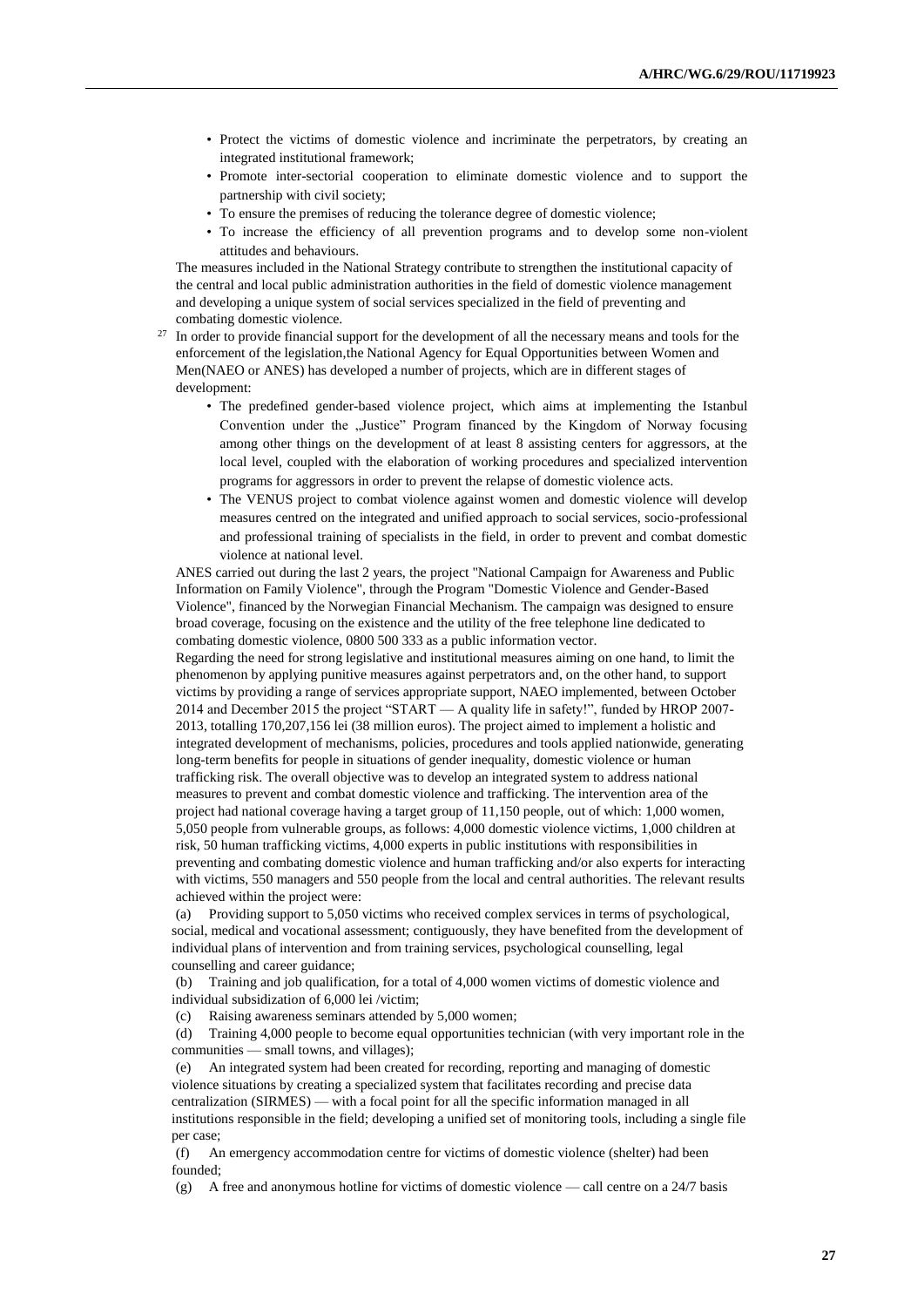has been established — No. 0 800 500 333; (h) 42 inter-institutional and multidisciplinary intervention teams in each county around the country and in Bucharest have been created and became functional;

- (i) 3 intervention guidebooks for professionals has been elaborated;
- (j) 300 inter-institutional partnerships were signed;

(k) Campaigns to raise awareness on domestic violence, gender inequality and human trafficking were conducted.

The Romania Police was partner in the "Good Practice Models on Assistance to Victims of Trafficking in Human Beings", project initiated by the National Agency Against Trafficking in Human Beings. The project was funded through the Norwegian Financial Mechanism for 2009-2014, the Program "Domestic Violence and Gender-Based Violence" and had as partners the Council of Europe, the Norwegian Police and the General Directorate for Social Assistance in Bucharest.

<sup>28</sup> Projects and programs developed in the field of gender equality:

Between 2011–2013, the technical structure on gender equality implemented the project "Fem.RRom. – Improving the access of Roma women to the labour market and support the social economy: promoting and developing integrated services by creating cooperatives for women, ensuring the access to formal education and the development of specialized and personalized employment services". The main objective was the promotion and support of creating new jobs in cooperatives for the Roma women, increasing their employment rate, increasing their skills level and their employment and job opportunities. Were established 3 employment workshops and 5 cooperatives to provide goods and services, the project addressing to a number of 1.550 Roma women, of which 550 trained in specific fields and professions, 1.000 receiving information, counselling and mediation services on the labour market. The project is ongoing.

The project "Empowering women from ethnic minorities in the trade unions structures" with the financial support of the Kingdom of the Netherlands through the FSA Grant program and the United States of America Embassy through the Democracy Small Grants program, was implemented in 2012. Having as main objective achieving a platform of action regarding the vulnerable groups on the labour market, the project set out to develop a leadership program for 20 Roma and non-Roma women members of a trade union, the establishment or reorganization of departments in two national trade union confederations to approach the issue of vulnerable groups on labour market, the development of a national campaign on the rights of employees in the labour market, promoting the equality of opportunities in the workplace. As a result of the project are included: action plan with specific measures for trade unions and NGOs; leadership program for Roma and non-Roma women; creating departments in the union confederations to approach the issue of the vulnerable groups in the labour market; developing a campaign regarding the rights/equal opportunities in the labour market. Between March 2011 and May 2013 the project S.A.N.S.A "National campaign of public awareness on gender equality and equal opportunities and institutional support for developing the activity of the interested factors in the issue of gender equality and equal opportunities" was implemented, with the overall objective of public awareness regarding the gender equality and equal opportunities in the labour market and supporting the development of the activity of the interested factors in the issue of gender and opportunities equality. The main activity of the project was the "Week of equal opportunities", held in all 8 development regions of Romania. The activity consisted in conducting workshops for the workers from the structures involved in the social protection system, entrepreneurial and public authorities and jobs fairs, public debates with opinion makers and roundtables with the media. At these actions attended representatives of the territorial departments of the MLFSPE (Ministry of Labour, Family, Social Protection and the Elderly), of the city halls, local and county councils, employers' associations and trade unions, representatives of the NGOs activating in the field of gender equality, associative structures representing vulnerable groups, caseworkers.

The project "Empowering the Roma women in the labour market" with the overall objective of developing the capacity of trade unions to promote equal opportunities in the labour market for the women from the vulnerable groups, was implemented between 2012-2013. Within the project 80 Union leaders were trained, representatives of the NGOs and institutions relevant in the field of participative and stimulating management, an inter-professional network has been created of at least 30 experts and relevant actors in order to work with and for the Roma women, were carried out actions of information and awareness-raising of the rights in the labour market of over 1.000 employees being in vulnerable, marginal positions in the labour market.

In March 2015, Romania declared the 8th of May as "Equal opportunities between women and men Day". According to the law, the local authorities and the Romanian Television and Radio Broadcasting should organize public events, actions and dedicated programs on this Day. Both at central and local levels, conferences, roundtables, public debates etc. on the values of gender equality and the benefits arising from their compliance are organized.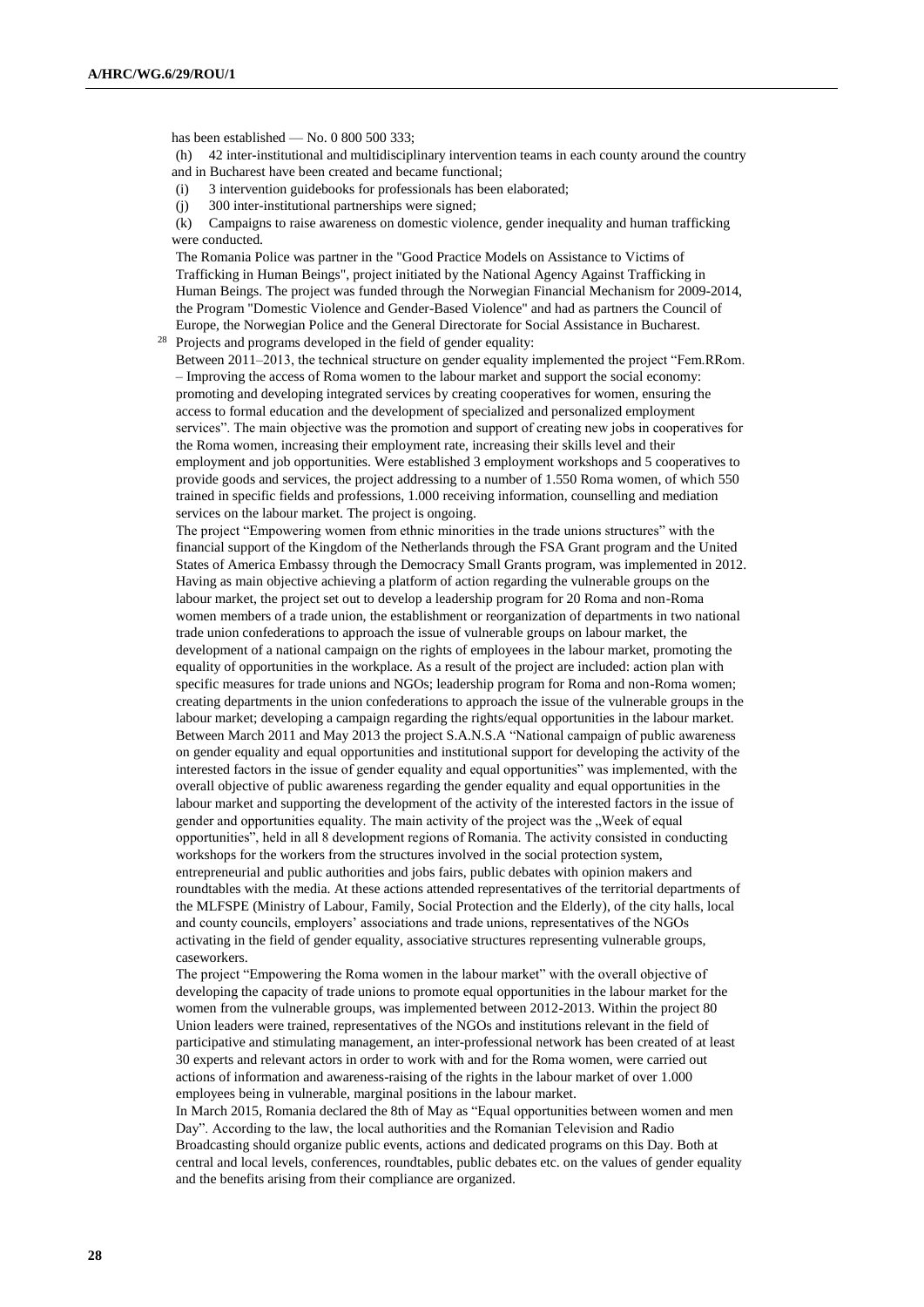The first celebration of the "Equal opportunities between women and men Day" was the launching of the "HeForShe" campaign in Romani. In this context, it was launched, on the official website of the Ministry of Labour, Family, Social Protection and Elderly the online petition of the campaign. The event took place at the initiative of the National Agency for Equal Opportunities between Women and Men (ANES) with the support of the Romanian Presidency and the Ministry of Foreign Affairs. By signing the online petition by as many men and boys, Romania sent a clear message for supporting equal opportunities between women and men as well as women's rights. Both the President of Romania and the Prime Minister signed the petition and they were very supportive of the campaign. Romania is actively involved in the "HeForShe" campaign launched by UN Women. The President of Romania is one of the 10x10x10 Impact Champions. The planned activities include the establishment of a new integrated system to track, report and prevent all forms of gender violence, training of specialists in a new profession - gender equality expert - and developing and implementing programs to engage girls and boys (100,000 youth) in political, social and economic life. Romania contributes to the HeForShe campaign with an integrated vision of promoting equal opportunities and treatment between women and men, on a national level.

Starting with 2016, for celebrating the "Equal opportunities between women and men Day", ANES decided to organise an annual event called "Gender Equality Week" and all the activities organised in this period were connected to the Romanian engagements in the HeForShe campaign. Therefore, between the 4th and 11th of May, 2016, the events that took place in Bucharest managed to attract and gather up over 1,200 students. Successful business women, entrepreneurs, award winning actresses and women in key positions within the central public administration went to high-schools and discussed with teenagers about what it is like to be a powerful woman in today's society. About 400 students from the "Alexandru Ioan Cuza" Police Academy took part in a debate, followed by an interactive theatre play using Forum Theater techniques, on the subject of preventing and combating domestic violence and the principle of equal opportunities. Another 50 teenagers visited the Cotroceni National Museum, while several members of relevant NGOs took part in a debate about the involvement of women in politics and in decision-making key positions. During this week, an essay competition for college and high school students was also organized. It covered the gender equality theme and the authors of the best three essays from each category were rewarded with a prize. On the 16th and 17th of June, a total number of 300 high school students visited the "Alexandru Ioan Cuza" Police Academy, The Palace of Parliament and the Hofigal production centre, using a bus imprinted with the HeForShe logo. On the 18th of June, several hundreds of people, between 8 and 69 years old, attended the "Equal opportunities cross-country race" in the "Alexandru Ioan Cuza" Park, Bucharest. In 2017, the annual celebration of "Equal opportunities between women and men Day" and "Gender Equality Week" took place between 8th and 12th of May. During this week, ANES in collaboration with the Friends for Friends Foundation, the Save the Children Foundation and the Civil Society Development Foundation organized meetings with pupils from 5 high schools in Bucharest about physical violence and language violence, couples violence and adolescent relationships, discrimination and bullying, and sexist language in the online environment. Debates targeted 300 high school students. In parallel, in other 5 high schools in Bucharest, ANES organized debates, within the framework of "Woman in Science" concept, dedicated to attracting young girls to the scientific environment and encouraging teenagers to a career in scientific fields. 200 high school students were part of the experiences and challenges encountered in the career of five senior Romanian scientists (chemistry repeater, nuclear physicist, astrophysicist and researcher in the field of development of modern technologies and IT). During the entire celebratory week, on the official Facebook page of ANES there was a campaign for promoting women in science by presenting those women who have marked the Romanian scientific history. Also, on 9th of May, 50 high schools visited the Astronomical Observatory in Bucharest. Between 11th and 14th of May took place the International Fighting Championship for cadets and juniors, during which ANES in partnership with the Romanian Fighting Federation promoted the principal of equal opportunities between women and men among the spectators and participants.

- <sup>29</sup> Therefore, two timeframe options were set for birth registration:
	- As a general rule, the vital event is to be registered within 30 days of the child's birth (compared to 15 days as previously stipulated), which gives parents and State authorities enough time to clarify, via certain administrative procedures, all aspects related to the registration of the life event. As regards the 30-day timeframe, new rules were laid down allowing for a child's birth to be registered even if, upon hospital admission, the mother cannot show an identity document as proof of identity;
	- Exceptionally, birth may also be registered beyond the 30-day time limit provided that certain administrative procedures are met.

The new regulations replaced the legal proceeding prescribed for delayed registration of birth with an administrative procedure. Also, whilst previous legislation provided that a forensic medical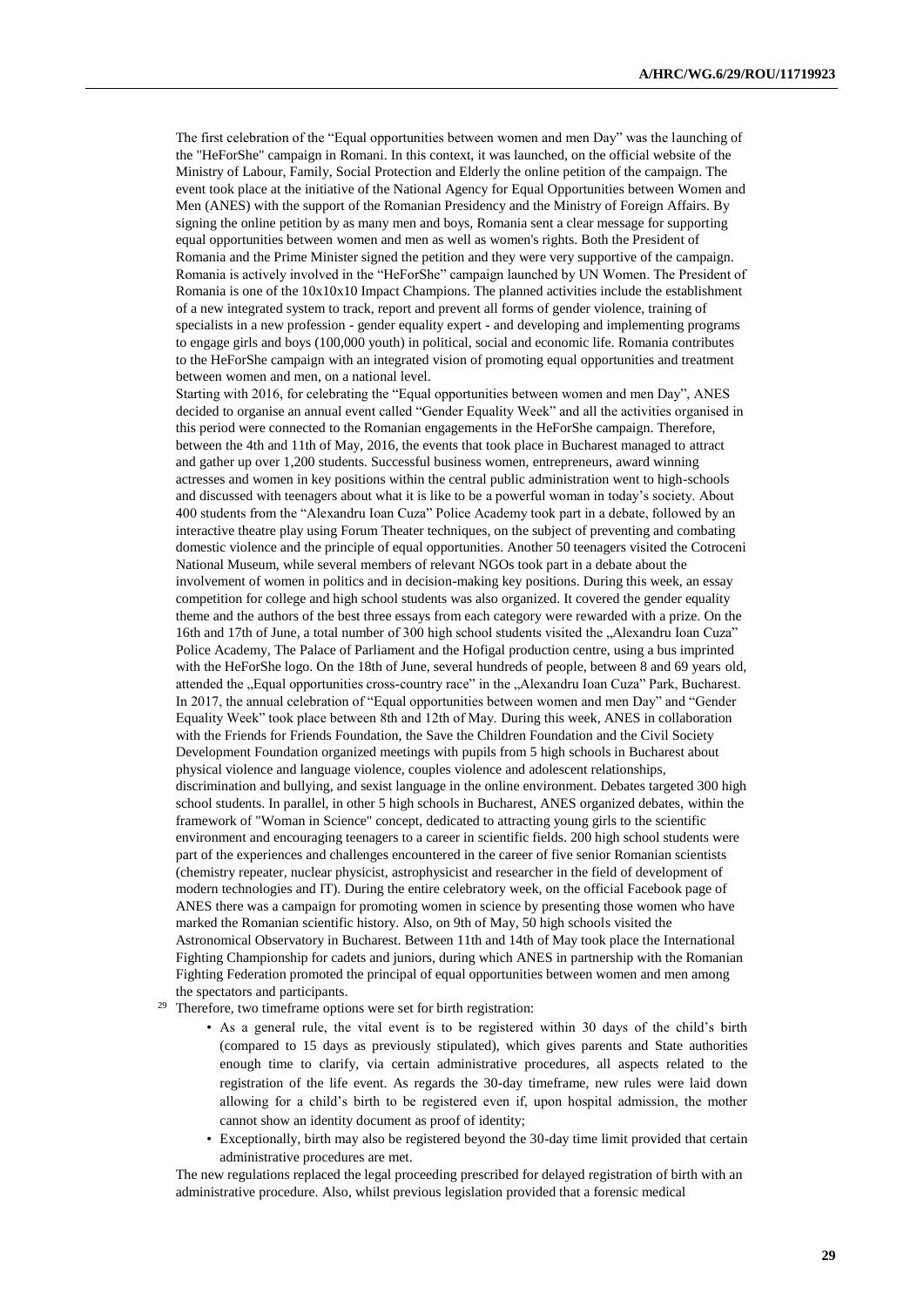examination be conducted for the delayed registration of birth, this is currently required only in the absence of the certificate of life birth issued by the attending physician.

In addition, recent amendments stipulate that, when identifying a mother whose birth has not been registered, State authorities will have to take the required steps to register the birth and make sure the mother gets an identity document. To this end, even if she has no vital records, the mother can register the newly born child by declaring her identity, which is to be recorded in a report; the procedure looks at the child's best interests and is based on the requirement for every child to have an identity.

- <sup>30</sup> The amendments related to the medical professionals responsibilities to register births and facilitate the issuance of birth certificates are the following:
	- in the absence of the mother's identity card, a document is filled up by the police representative on the occasion of the checks carried out at the request of the medical unit in which the birth took place, with regard to the mother's identification data and the checks in the civil status registers or in the National Register of persons;
	- for the child's birth certificate issuance, if the birth of the mother is not registered, the medical unit representative signs a report on the identity declared by the mother, signed also by the representative of the General Directorate for Social Welfare and Child Protection and by the police.
- <sup>31</sup> The birth on the Romanian territory has already been considered by the law-maker as a sufficient circumstance so as to justify the removal of the condition stipulated in article 8, paragraph 1, point a) from the Romanian Citizenship Law, which refers to the request of the applicant's residence on the Romanian territory for, at least, 8 years, and respectively for at least 5 years, in case of marriage with a Romanian citizen. As a consequence, the applicant born on Romanian territory, should fulfil the condition to reside on the Romanian territory only at the date of the application for the Romanian citizenship.
- <sup>32</sup> A short term objective of the Strategy for early school leaving is to implement an effective system of prevention, intervention and compensation policies and measures to address the major causes of early school leaving among youth between 11 and 17 years of age. Training of teachers and principals of kindergartens and school is also provided. Further support steps include three calls for project proposals aiming to address the obstacles faced by children form disadvantaged backgrounds in accessing quality education.
- <sup>33</sup> Legislative measures supporting children with special educational needs (SEN) include:
	- Methodological norms to provide the necessary support for pupils with learning disabilities (Minister's Order no. 3124 / 20.01.2017);
	- Methodology for the integrated assessment and intervention which enables to determine the impairment level/degree of SEN children, provide study and career guidance to SEN children, while fostering their empowerment and rehabilitation (Joint Order of: Ministry of Labor, Family, Social Protection and the Elderly, Ministry of Health, Ministry of National Education and Scientific Research no. 1985/1305/5805/2016).
	- Methodology for setting the necessary budget for securing the rights of SEN children integrated in mainstream education or enrolled in special education schools (it will be approved by Government Ordinance).

Regarding the legislation specific to SEN students' participation and employment on the labour

market, the Ministry of National Education has undertaken extensive efforts to:

- develop the legal framework for inclusion by revising the special and specially integrated education legislation subsequent to the Law of education no.1/2011 and harmonizing it with other legal documents in the field;
- ensure a coherent legislation meant to grant SEN students access to flexible educational routes, according to the disability type and degree;
- ensure SEN students' social and professional insertion, by issuing the Minister's Order no. 3218/2014 which approve of the school plans for special professional education;
- create the legal framework for the establishment and development of protected workshops in special schools in partnership with NGOs and communities.
- <sup>34</sup> The amendment from 2012 of Law no. 217/2003 on prevention of and fight against domestic violence, introduced an important victim protection measure – the protection order which may only be issued by a court. Another novelty is the obligation for local public administration authorities to set up Local Inter-sectorial Teams with advisory role, at county and district levels. The inter-sectorial team is comprised of a representative of the police, gendarmerie, public health directorate, domestic violence division of the general directorate for social assistance and child protection, of domestic violence prevention and countering units, and relevant non-governmental organisations. The intersectorial team may also include but is not limited to representatives of probation services, forensic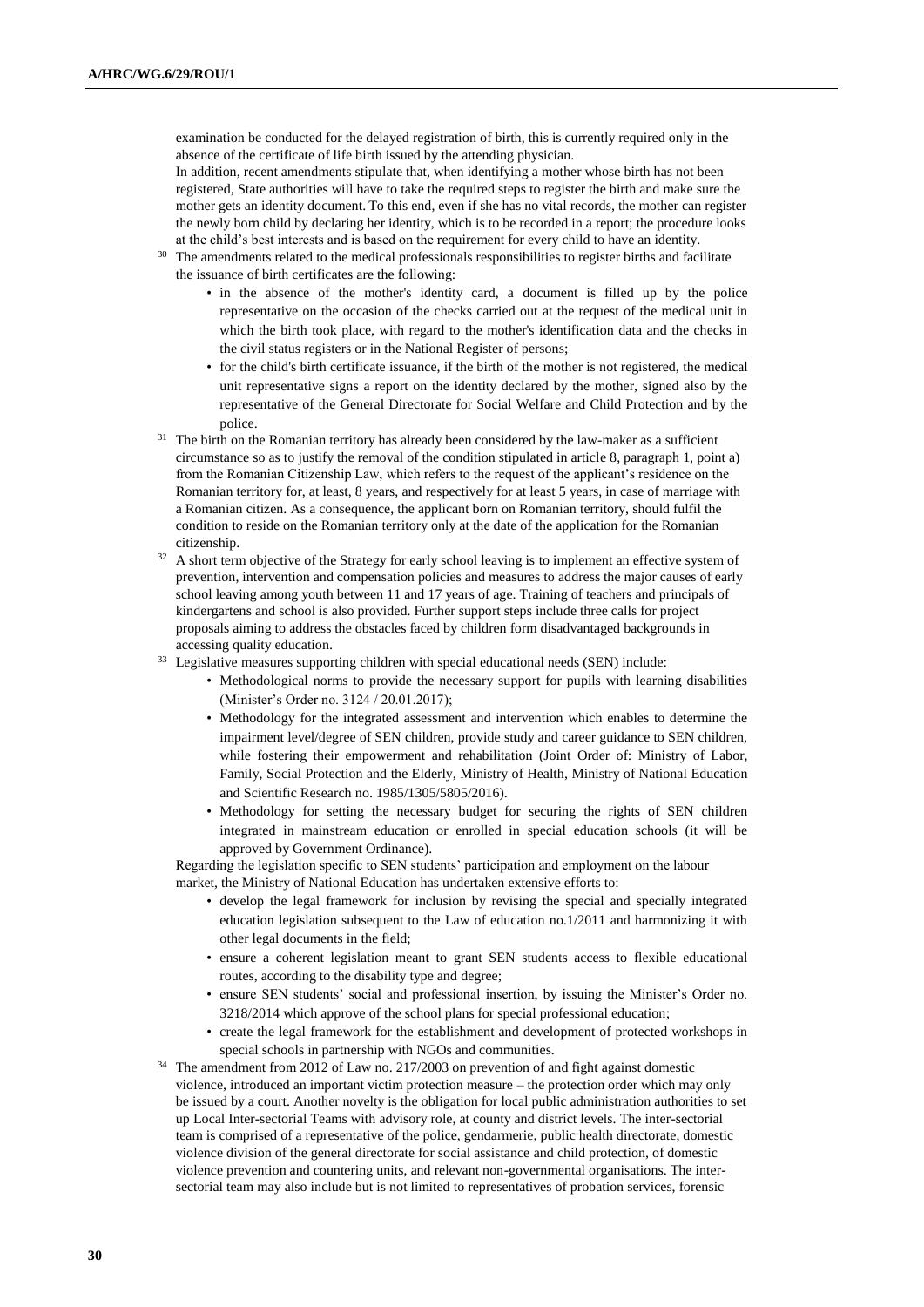departments, and other institutions with relevant responsibilities. The National Strategy for Mental Health of children and teenagers 2016-2020 (approved by Government Decision no. 889/2016) aims at reducing the risks of mental problems of the children and teenagers, establishing a partnership relation between the National Centre for Mental Health and Fight against Drugs and educational, health and social protection institutions.

- <sup>35</sup> Between 2014 and 2016, reported cases of physical violence increased with more than 14% and cases of neglect with around 9%.
- <sup>36</sup> Hence, article 211 of the Criminal code in force provides the following:

*Art. 211 Trafficking in underage persons*

*(1) Recruitment, transportation, transfer, harboring or receipt of a minor for the purpose of his / her exploitation shall be punishable by no less than 3 and no more than 10 years of imprisonment and a ban on the exercise of certain rights.*

*(2) Such acts are punishable by no less than 5 years and no more than 12 years of imprisonment and a ban on the exercise of certain rights if:*

- *a) it was perpetrated under the terms of art. 210 para. 1;*
- *b) it was perpetrated by a public servant while fulfilling his/her professional duties and prerogatives;*
- *c) it endangered the life of the minor;*
- *d) it was perpetrated by a family member of the minor;*
- *e) it was perpetrated by a person under the care, protection, education, guard and treatment of whom the minor is or by a person who abused of his/her position of person of trust or authority over the minor.*
- *(3) The consent of an individual who is a victim of trafficking does not represent a justifying ground.*

<sup>37</sup> 2013 – "Where Begging Begins, Childhood Ends" campaign developed by NATIP, the NGO Children's Phone and the Institute for Crime Research and Prevention within the Romanian Police. The target group consisted of 500 children (aged 8–14) and 120 representatives of local authorities and targeted communities (police, mayors, counselors, school inspectors, social assistants, informal leaders).

2015–2016 – "Ask for help, do not beg!" - an NATIP campaign that aimed to increase awareness of trafficking in vulnerable communities (including Roma communities) as well as to identify the main causes of trafficking vulnerability and to find possible solutions to prevent trafficking in human beings, especially the exploitation of juveniles by beggars.

2016 – "Happy hands, no tortured hands! "(NATIP - Children's Phone Association) - an online information and awareness raising campaign in the context of international events of the "World Day against the Child Labour".

On 16 June 2016, in partnership with the Child Helpline Association (CHA), NATIP launched the online information and awareness-raising campaign on child labour trafficking victims – "Happy Hands, NOT Hard Worked Hands!". The Campaign was launched on the World Day against Child Labour, with the declared goal to improve knowledge among children, parents, educators and legal representatives/guardians about the risks and dangers facing children who fall victims to labour trafficking.

- The objectives of the Strategy are as follows:
	- 1. Promoting accessibility in all areas of life to ensure that persons with disabilities have the fundamental human rights and freedoms.
	- 2. Ensuring the full participation of persons with disabilities in all areas of life.
	- 3. Eliminating discrimination and ensuring equality for persons with disabilities.
	- 4. Ensuring the access of persons with disabilities to an open, inclusive and accessible working environment both in the public and private sector, together with also providing them with full access to support services aimed at raising their percentage in labour market occupation.
	- 5. Promoting inclusive education and training at all levels and lifelong learning for persons with disabilities.
	- 6. Promoting and protection of the right of persons with disabilities to decent living conditions for the continuous improvement of the quality of their lives.
	- 7. Ensuring fair access for persons with disabilities to quality health care services and facilities that pay attention to gender-specific issues at a reasonable cost and as close as possible to the communities in which they live.
	- 8. Substantiating policies for persons with disabilities based on statistical and research information and data collected from all areas of activity.
- <sup>39</sup> In 2012–2013, the Department for Interethnic Relations allocated funds for approximately 60–70 projects per year, more than half in the educational and cultural fields. In 2014, 130 projects were accomplished.
- <sup>40</sup> All religious denominations, registered and unregistered, are free to undertake religious activities,